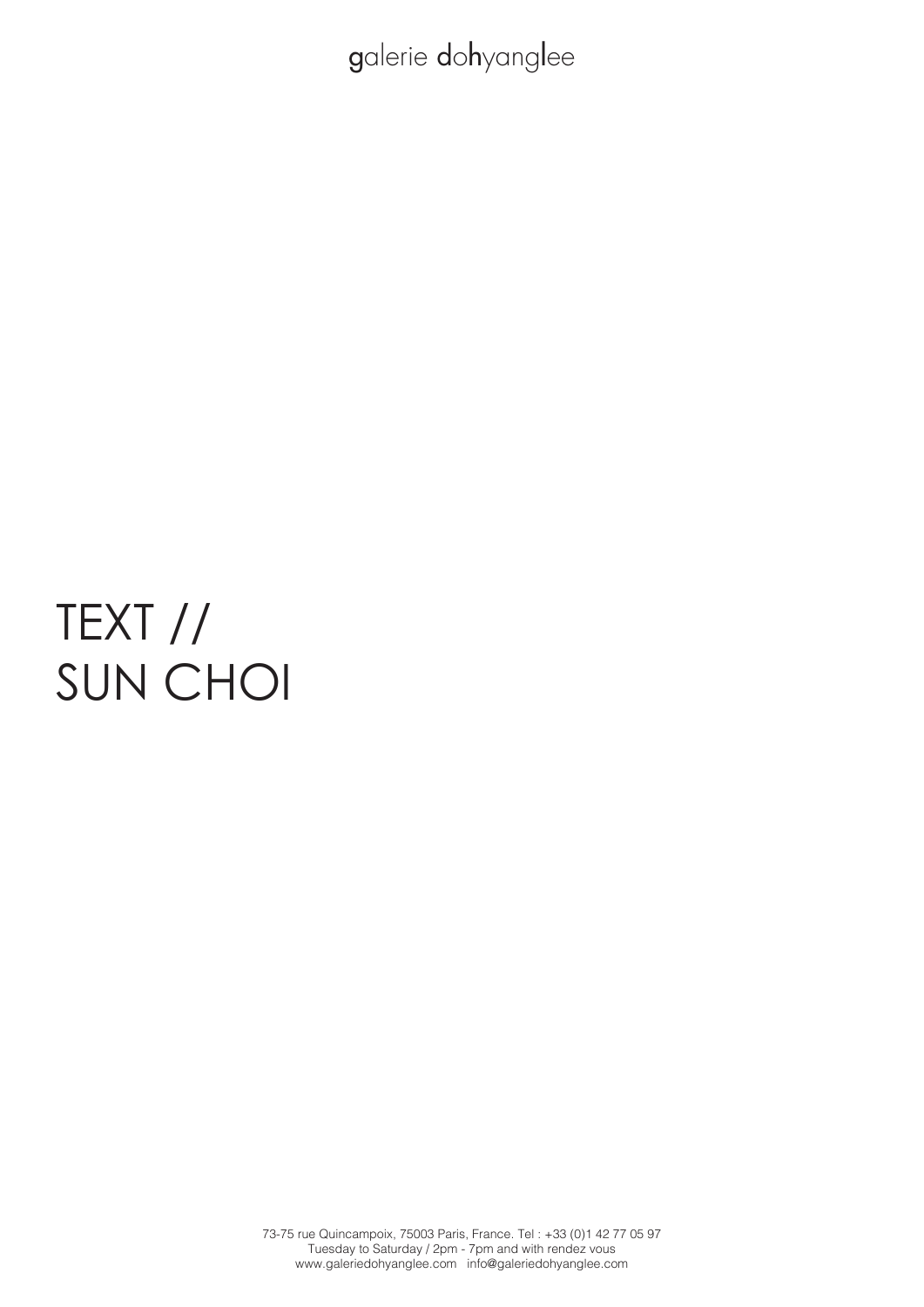### GENERAL BIOGRAPHY SUN CHOI

Sun Choi (born in Seoul in 1973) studied Fine Arts and Painting at Hong-Ik University in Seoul, South Korea. Choi was won numerous Korean and international awards including the Grand Prize of the *12th SongEun Art Award*, SongEun Art Foundation, South Korea. He has been part of residencies as CEAAC, in Strasbourg in France. His work has been exhibited widely in Korea, Japan, China, India and France.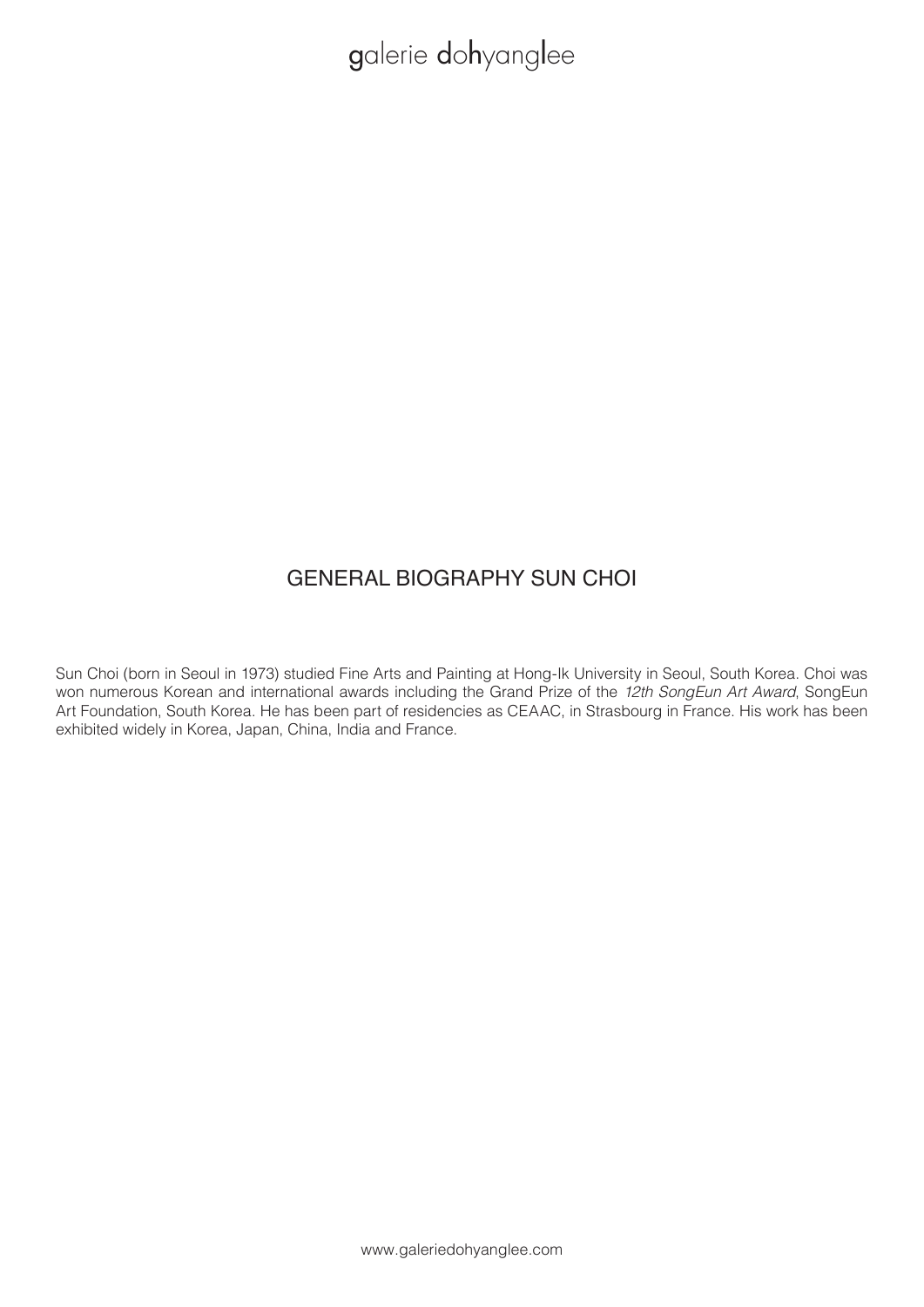### GENERAL WORK SUN CHOI

Beyond Illusion

The artist had vague questions about art. And he made efforts to make those vague questions more clear and tried to put those efforts into practice. Leaving behind the past irrationality of contemporary Korean art, which overlaps with his time, he found it difficult to figure out what on earth art is and what we can call artistic. In front of the vagueness created by Western-oriented conventional wisdom about art, the misery of reality that you and I can clearly witness is paradoxically artistic enough.

There are two conflicting factors existing at the same time in his "work" that is presented as art: visible and invisible, material and immaterial, clear and unclear, and artistic and inartistic. He is creating artworks in hope that "art" will vanish. Aren't there already too many "artistic" things around us ?

Sun Choi, 2004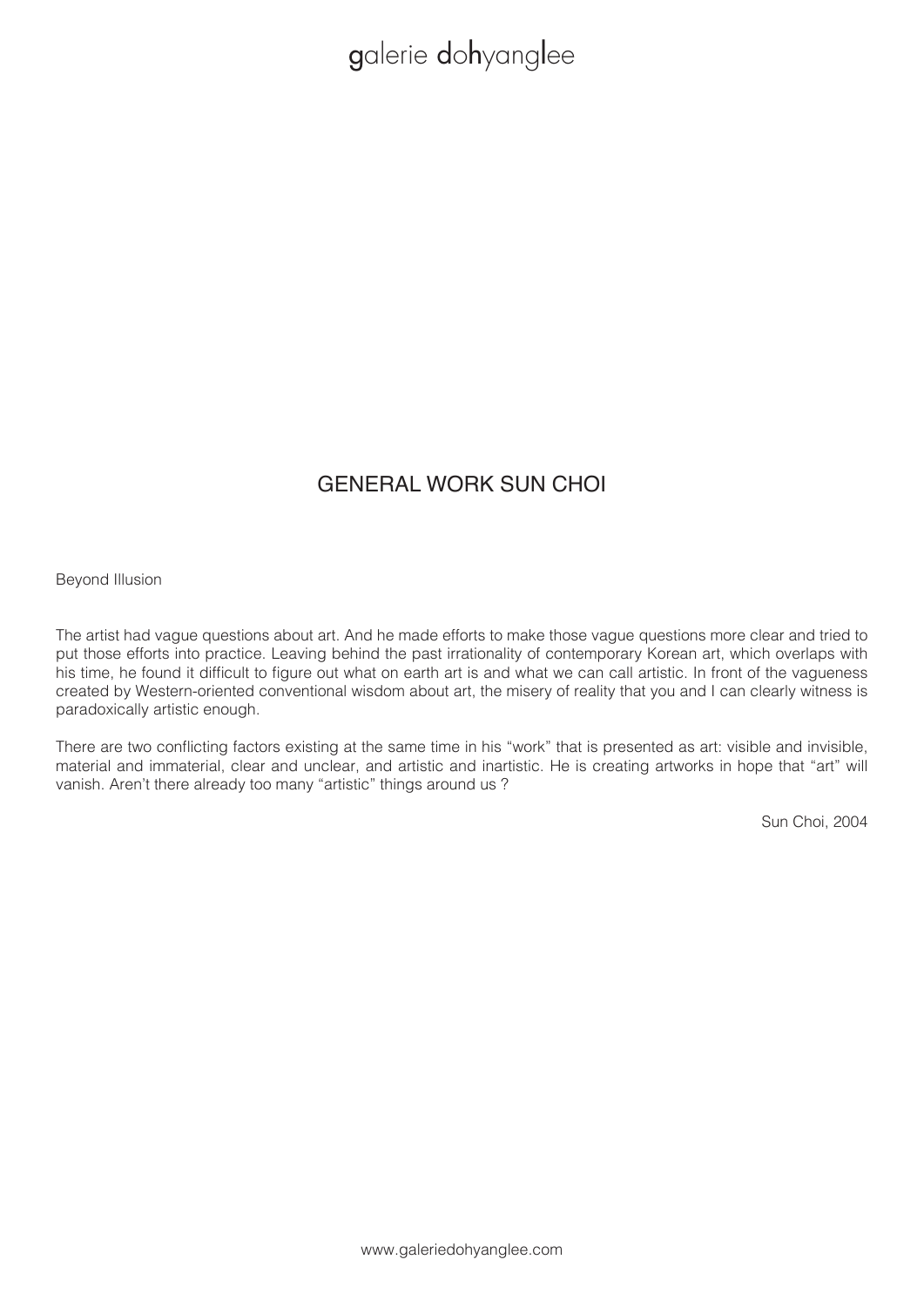### S O R I a solo show by Sun Choi

May 28th – June 2nd 2022

The exhibition *S O R I* (sound) evokes the vividness of life via two routes: digital condensation of sounds of individuals pronouncing their own name and projection of landscape images taken through lens covered with the artist's blood drop. The Korean title refers to the human breath at the heart of their experience, from the most intimate to the most vast level (atmosphere), from being unscathed to being threatened (historical events), from the striking to the abstract (communication). *Sori* is given as a set of audible and visual facts of life which often escapes our habitual consciousness.

In 2021, with the artwork *Sori*, the Korean artist Sun Choi gave himself a particular task of gathering and assembling the voices of 20,000 inhabitants of Doksan district in Seoul pronouncing their own name. Although particular, its core idea is not new to him: allowing his works to extend the intensity of his primary aesthetic experience in reality and towards his audience and leading them to remain at the limits of metaphor. *Sori* (sound), which at the same time fills and disperses itself in the atmosphere, obliges him: the concentrated sound, emitted once every minute from 4 Bluetooth speakers, resembles the sound of thunder and falls down without any representative or favorable trace. These pronounced names speaks only through the lives sensitized to sounds of life that are just as ephemeral as it is imperceptible.

*Flower* (2021) consists of a continued audiovisual projection of reddened images filmed with the artist's smartphone camera. Each of these images shows at different interval the progressive change of color resulting from clotting blood drop – simultaneously vivid and perishing – of the artist covering the lens. In front of the window next to the projection is the suspended transparent film sheet which eclipses the landscape of the declining district.

Butterflies (2014 - 2022) started out in 2014 as a project whose aim is to visualize each breath of immigrant workers that the artist met on the streets of Ansan, Korea. The work came about as a result of the artist's feeling of futility and nonsense regarding various social events. It brings forth a strong visual experience of human breath to do away with notional understanding of human affairs and has also been carried out in many parts of the world.

Very often Sun Choi would extract materials from real events and treat it as an undeniable fact to be brought directly into the exhibition space. The work requires our attentional and physiological engagement towards the material, allowing it to speak for the events they were extracted from. For example, in his *White Painting* (Pig's Painting), he spreads gooey lard over multiple sheets of paper conjoined to form a large wall to tell a story of millions of pigs buried alive following the outbreak of African swine fever. Their existence having been reduced to serial numbers, Choi typewrites them in small magenta letters and lists them in his book *Magenta Painting* (2021). His insistence is upon his own inability to remain a mere spectator to the tragedy.

Hence his brutally realist view of art. Art, in his view, allows for exercising our capacities to establish a personal relationship with reality, to the point where it defamiliarizes and makes us rethink the status of our factual comprehensions of the world. Choi's method consists not only in expanding the threshold of his intuition, but also that of his understanding of the significations of the historical events whose truth can only be approached by the sense provided by the material medium as facts of experience. In his effort to extract a sense that does not lie, to do away with the idea that art and aestheticization can take precedence over experience, Choi visits the sites of real events, with the imperative of liberating himself from the phenomenological conditions to share the taste of their truth, presents and gives voice to the paradoxically aestheticized but never encrypted material of experience.

> Jimin Son Associate Professor, Philosophy of Art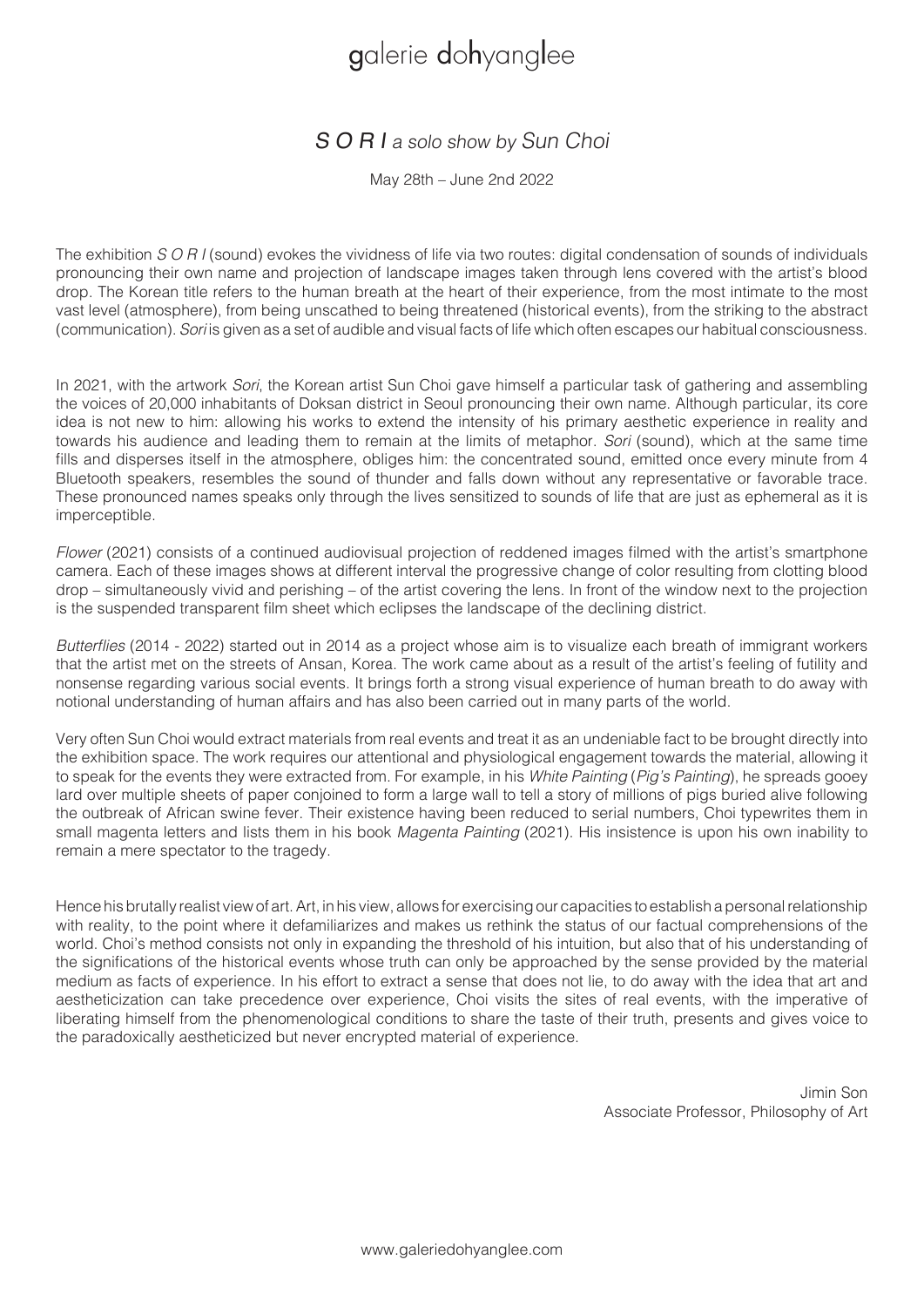#### WITHOUT EYES AND HANDS 2021

This work is one of my serial work, <Butterflies> that I've been realizing since 2014. In 2017 I tried to collect the breath of many teenagers of South and North Korean descent living in Japan on a canvas. All I wanted was just to put their breath together on canvas, but it was considered illegal for the authorities of two Koreas. After all, it was impossible for me to work with North Korean teenagers. The unfinished part shows the gap and real situation of two Koreas.

Sun Choi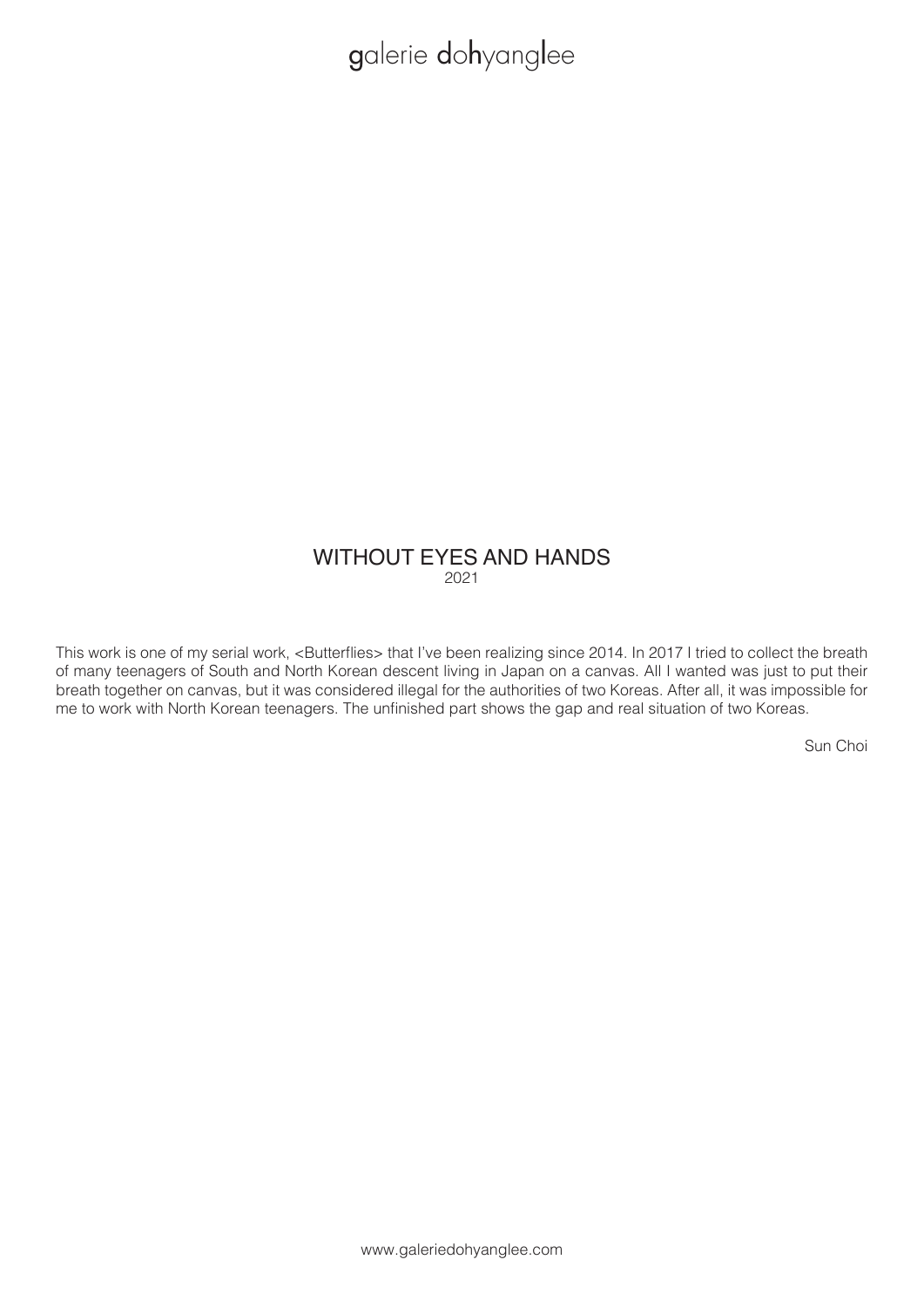### CONVERSATION WITH SUN CHOI BY ANA MENDES DRAWING FROM WITHIN – DRAWING WITH BREATH

April 07th 2020

For this post, we spoke with the South Korean artist Sun Choi, who takes an experimental approach to painting. Educated at the Hong-Ik University in Seoul, Choi questions the nature of art as well as the western canons imposed onto Korean art. As he points out, »My work reflects my own questions about the ambiguity and indefinability of art.« The projects Choi develops use natural materials such as salt, hair, bones, sugar, or snow, or take inspiration from physical conditions like vomiting or disease. In one project, he asked people to blow onto paint, creating a collaborative work that somehow defies the limits of authorship and the concept of drawing.

Painting can be perceived as one of the most individualist of all art forms. Painters are quite often understood as masters who shaped our imagination over centuries – from Diego Velázquez to Pablo Picasso or Jean-Michel Basquiat, no one can do what a painter does. So, when we ask ordinary people to paint for us, what happens to the concept of authorship? Choi is still the author of his paintings, as he has artistic vision. To some extent, we can argue that he is the curator of the paintings that he imagined, as he created a certain frame within which people could express themselves. But, one can also argue that he did not »make« the paintings himself.

Finally, blowing paint is not exactly painting, as the result is unexpected. To breathe/blow onto paint is an immaterial gesture. Only air is moved from the lungs, and unwillingly produces forms. Thus, the next question could be: who/what draws that form? The unconscious, the skilled artist, and his marvelous concept or chance?

Breathing is never a simple gesture, as it has strong symbolism. Breathing is of course one of the vital signs of life, in which the respiratory rate of humans is on average somewhere between ten and forty breaths per minute.

Breathing has different spiritual meanings, as the Latin word »spirit« means breath. The Bible also associates the creation of Adam through breathing onto clay – thus giving life to inanimate forms through breathing. Similar perceptions can be found in rituals such as yoga, t'ai-chi or Buddhist meditation. Finally, breathing is the main source of artistic expression in activities such as singing, whistling, and playing wind instruments.

So, when we breathe onto paint, blowing it, what kind of representation do we achieve? Do artistic people breathe/blow the paint better? Do we draw with our hands, or with the mind? What is the role the unconscious plays in the artistic process in general? Is the artistic inspiration a myth or reality?

Similar to walking or drawing, breathing can evoke a feeling of relaxation. When we walk, we discover new connections in our minds; when we draw, we find new forms, ideas, or feelings; when we breathe, we are better connected to our interior world. So, breathing could be seen as one of the essential manifestations of the self, similar to walking or drawing.

So, the question arises, when we draw through breathing, who/what and how draws/paints the work? We dared ask Choi some questions.

Ana Mendes : When and how did you get the idea of asking people to blow onto paint?

Sun Choi : In 2011, I watched a huge tsunami arise after the earthquake of Japan. It was a moment in which everything disappeared, including people and buildings. After the experience, I asked myself what life and beauty is and what art can and must do in that situation. First, I'd like to overcome the fear of disappearance by art, which is not made by hands and ideas. I liked to have a conviction that I can make artworks through life alone. As you know, we must breathe to keep alive, even the morning after a family member's death. Sometimes life seemed to keep breathing in from person to person. So, I tried to make a painting with people who lost their families in the 2011 tsunami by their breathing. The work is You Can Continue to Breathe at the Ending Point of My Breath, 2011, but I could not finish it yet.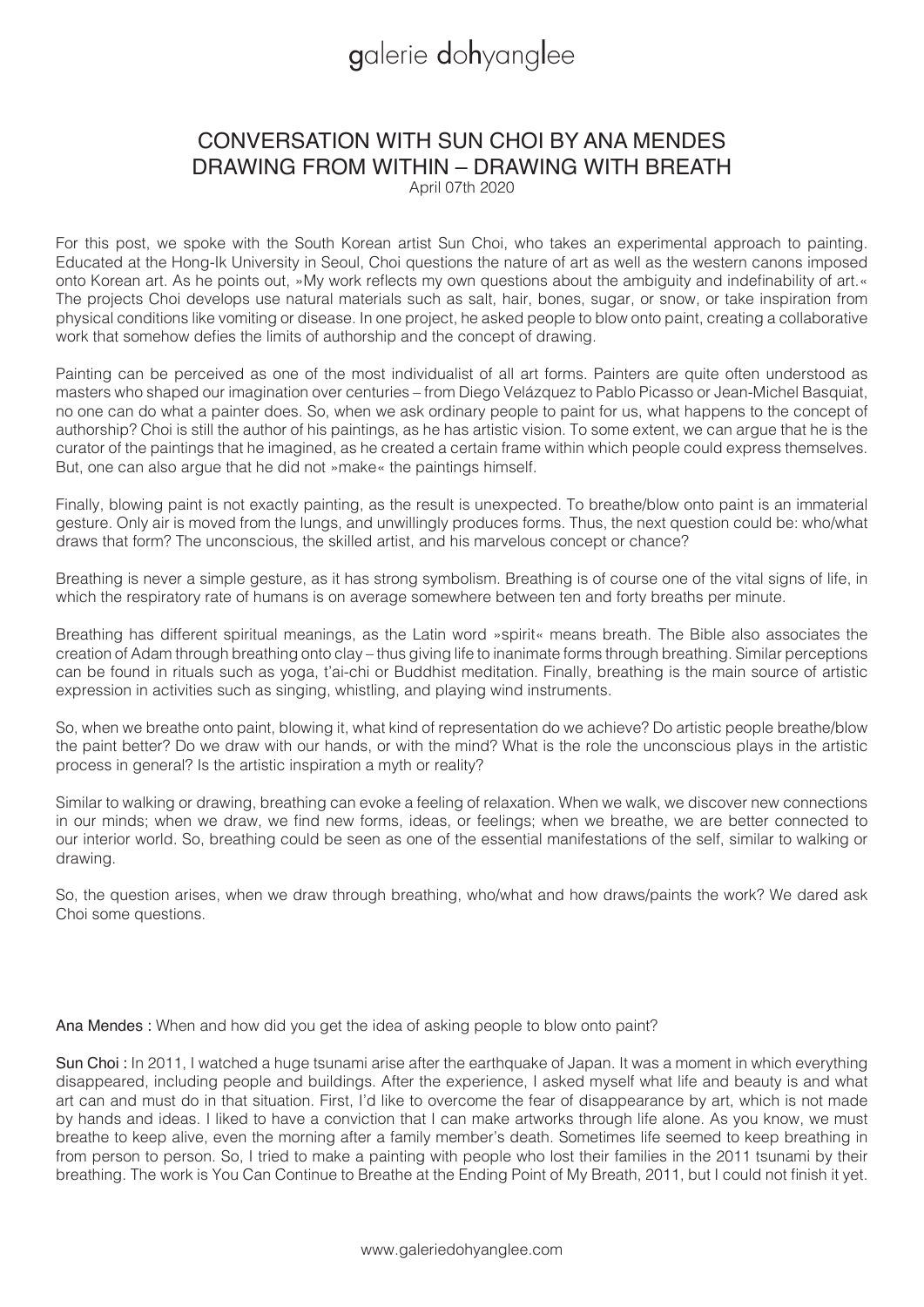The morning of April 2014, the Sewol Ferry Tragedy happened in Korea. More than 300 high school students from Ansan city near Seoul, headed to Jeju Island, disappeared into the sea. The Korean Government and the old generation could not control the accident and save them. They had no will and courage to save them because of the money and political power. The president of Korea was sleeping in that morning. Since the accident of Sewol Ferry Tragedy, I would like to make more beautiful works without any technology.

I initially titled the work "소식". In Korean, "소식" may translate to "news" in English, but that word "소식" means sharing a part of my breath with others as the sign of my safety.

AM : How do you perceive the concept of authorship in a work like Butterflies, in which you asked people to perform a certain activity for you?

SC : Actually, the right of authorship in the work like Butterflies is not clear. I had no concept of authorship when I started the work. I am trying to get a contract with someone who calls me and manages the project for me before starting, each case is different. I am just trying it. I am good at begging someone for something I need, like the Buddha.

AM : To what extent do you perceive yourself as the curator of the work that the audience creates through your concept?

The audiences want to enjoy participating in the work. It's really great to make the audience feel the beauty of their breath, the marks prove they are living through the work. Butterflies is painting without any illusionary techniques. When I was in the Korean military 25 years ago. I crashed and lost feeling under my knee for a short time. After the accident, I realized living life is beautiful and important.

AM : How do you maintain a certain aesthetic vision when you work with ordinary people?

SC : That's a really good question. It is a serious problem with the work. I have to sternly warn the audience not to make any personal marks or messages, like a heart. That's the point.

AM : Your works are always very colorful. How do you perceive color; what role does color play in your works?

SC : I use color as a word before the word. I really love all kinds of color, including white and black. I am sure that we can understand the message of contemporary society through color.

As you know, Korea is separated into two nations. In the national flag of South Korea, the blue means South and the red means North. I do not know why, but many Koreans realize red is a symbol of North Korea's Communism; and blue is capitalistic democracy. Can you believe it? There is something incomprehensible in my subconsciousness. I used to use both red and blue for the conflict and the pain of separation in Korea. Conventionally, White means purity, but I use it to represent a contradiction to my inner world. And I use the color in the context of society and history as a Korean artist.

AM : How do you understand drawing?

SC : Drawing is a way of understanding the world for me. It means understanding human beings, the time of history and space of the world, too. I enjoy reading the drawings of other artists and doing the drawings for me, too. And I wish that my drawing could stimulate new thinking and new art.

Ana Mendes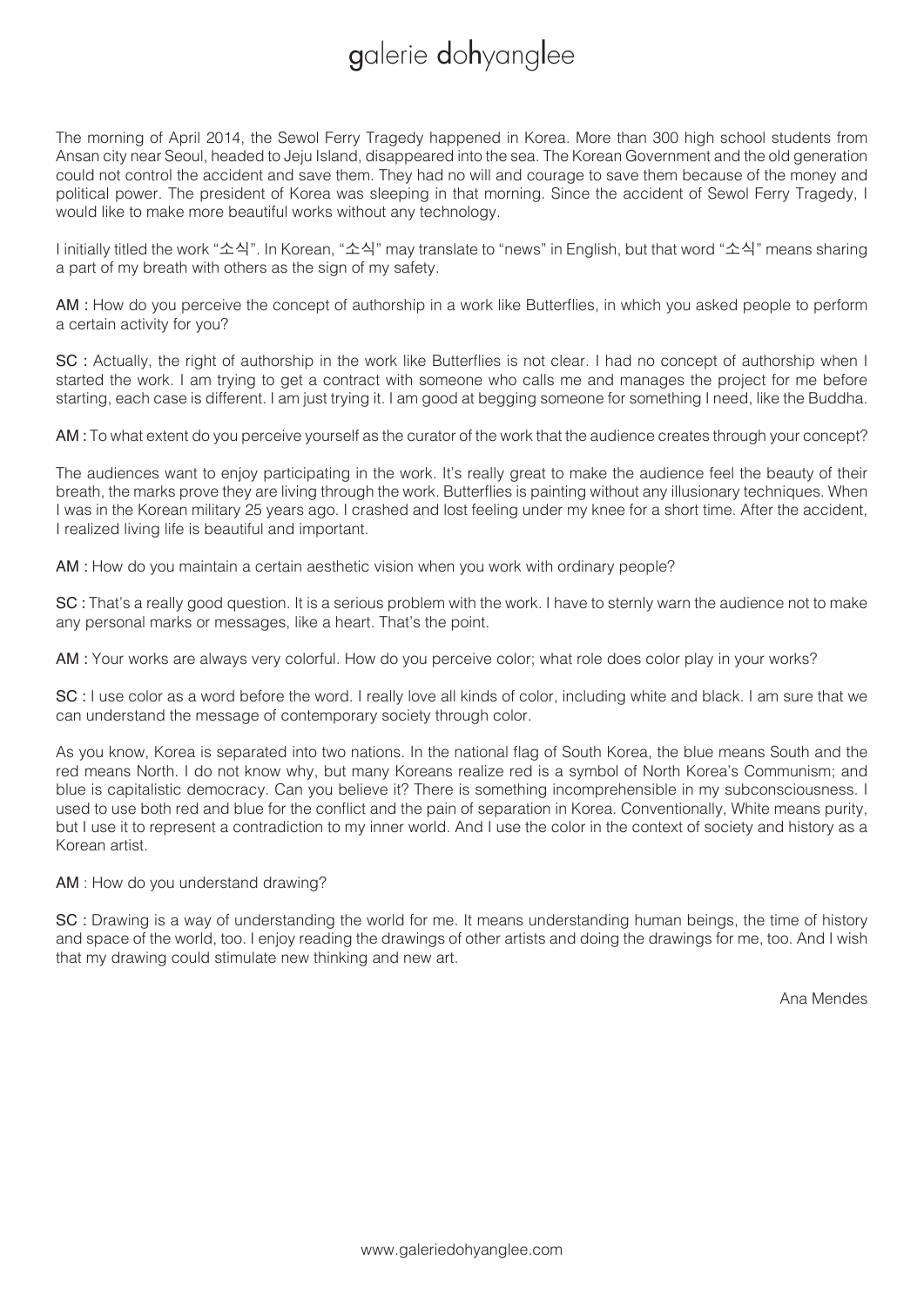#### SUN CHOI: REALITY AS DISCREPANCY AND REGURGITATION OF BODILY EXPERIENCE, BY SON JIMIN  $2019$

Sun Choi wants to bring himself as close to reality as possible, even if it means he must subvert the foundations of his understanding of it. As he puts it, the reality experienced in its most intimate state, though vague as it may occur to us, is "so paradoxically artistic". What the artist finds "beautiful" in the reality is the minute discrepancies revealed out of the repetition of similar, trivial habits and conventionalities. What he calls "artistic" is then not so much the kind of beauty fostered by fine-art techniques as what makes bemused our vision and our being in a very particular situation, or what shakes up our body, something that he has always experienced since his university years.

His work demands that the audience counter any propensity to avoid the foul, dismal side of reality. Choi does not however elicit changes in the way the audience sees the reality but rather reminds us that we are already part of this reality and our experience of it is incessantly being regurgitated back into our throat. Even when his processes derive from reality to suggest in the viewer's mind the beautiful or the distasteful, these two opposing feelings cannot, in Choi's oeuvre, be thought of separately. Put another way, Choi's operation is more radical than revealing parts of reality as being potentially ambiguous. Besides alluding to the necessity of seeing past the beautiful or distasteful surface, Choi allows for an experience not of the reality itself but the experienced disparitiesthat constitute it. More real than the 'stuff' of reality staged as or in a work of art – as a representation of reality –is the felt disparities with reality and the regurgitation of my own experience in recognizing these disparities. Choi's work, then, does not simply consist of revealing one aspect of reality over others.

Today, the "beautiful" and the "ugly" each appear upfront at the expense of the other through media which allows for faster integration and sharing. Works of art, subject to the potential viewers' aesthetic judgment, is no exception. At the same time, a work of art is most intense when experienced as a site of a real event, as opposed to when it is left to judgment as a set of traces. The condition under which Choi works with the immediate reality is that we embrace otherness through trees bleached by hydrofluoric acid leaked from chemical plants, animal bones, breast-feeding mothers, people who lost their lives in safety accidents, NorthKoreans that we never got to meet, the hands of elderly women suffering from leprosy, or the breath of each person he encounters. What is revealed in his work as a result is not art, but the material truth shared equally by every one of us. His practice acknowledges the inevitable struggle with reality.

The precariousness that lurks behind our social reality becomes strongest when the ugly shares the same kind of appearance as what we usually find beautiful and friendly. We are vulnerable to this indiscernible difference, and yet it can also provide lasting impressions. Isolated scenes of reality on the side of the road, in the sewers, at the sites of mass animal cull, chemical factories or polluted water belong to us and are experienced in different terms. Choi does not simply offer guidelines on how reality ought to be experienced or a straight perspective from which to reveal parts of it. Revealing sections of reality naked in the artwork is at best imitation of them which are already brutal in itself. The individual's experience of each moment is much more unique and "artistic". In other words, individuals exist already in the thick of this brutal reality and constantly have "such paradoxically artistic" experiences in places where we share the same air and catch breath. The "artistic" experiences include trees destroyed by chemical leakage and reduced to red lumberwhich very much resembles that of natural scarlet maple leaves, the scent of dead pig's fat that smells just like pork meat, finely ground human bones that are indistinguishable from any other white power, kimchi liquid emitting a tone of red painting pigment, salt grains that cannot be readily identified as to whether coming from the kitchen or from a field of nuclear disaster: 'twins' of the reality. In other words, for Choi, the most artistic experience of reality can be given through two irreconcilable concepts whose material existences resemble each other in appearance.

One striking message here is that the irreducible feeling of discrepancy in experiencing the reality must in turn suppose that such feeling is shared by everyone else. For example, in his Butterflies and You Can Continue to Breathe at the Ending Point of My Breath, his intention is to "enable the viewers to visualize human breath in different ways than any notional understanding". This intention is materialized only upon making apparent the sheer fact that each human breath is at any particular moment imbued with a unique message of their being within that moment: "I realized nothing can be done without others." This stands in striking contrast with the 20th Century Avant-garde spirit that purports nouveautéand technical discoveries via critical appropriation or adaptation of parts of reality for self-differentiation.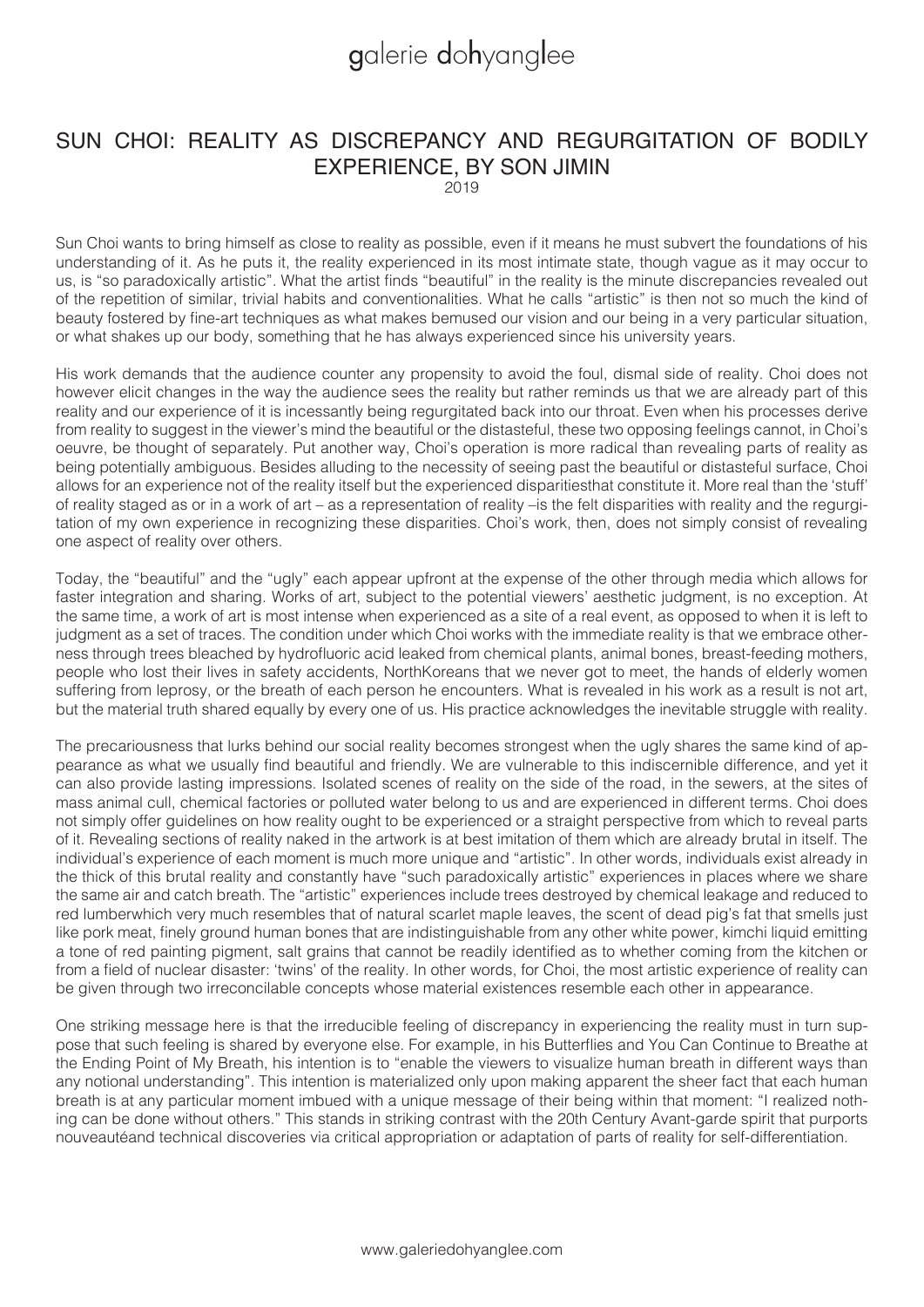Both works first appeared to me as attesting to a kind of acheiropoieton made only by exhalation: a natural association was made between the breath which defies all imitativeness or visual similarities and the divine seed of vitality from which spring all living things. And as the Greek word suggests, the association harkens back to the cloth of Veronica onto which was imprinted the holy face without the work of human hands. However, this is far from what is factual, first-hand experience. "Breath" here points towards a person's proof of the irreducible experience of reality and that which testifies the temporal, spatial and sentimental dispositions – themselves already differing from all the rest. A breath constitutes an uninhibited fact given without the work of hands. Upon reminding ourselves of this, we can see that what Choi means by "such paradoxically artistic" experience is the very fact of change within each moment of our daily experience or something minuscule in the individual's life that occurs and becomes an experience as difference. Because what is traditionally recognized as artistic or represented is already one notch too far from the first-hand experience. Breath, according to Choi, is the experience that is at the same time primal and shared. The word "we" or "us" is an idealized notion that wards off the personal first-hand experience. Such a notion allows for various images of togetherness which then become imitated in the view of suggesting that "us" has been achieved. The idea that "us" has been achieved merely covers up each unique breath, unique in the individual's breathing-becoming, with an abstract umbrella notion.

Choi's purpose of sharing the above thoughts goes against the main interests of abstract art or any art that purports to make fully manifest an intention, a premeditated idea or an image from within. Abstract artist, then, assumes the responsibility of overcoming the irreducible gap between the viewer and the inner intention through what can be generally described as 'free expression'. However, this gap is also the raison d'être for all arts and is what the 20 years-old Choi called in one of his old notes "problem recognition", taking it rather for a 'gateway to be shared' than 'a painting to be shown'.As Choi shows in his Naked Painting (2003), presented for his graduation show, if all paint is scraped off from a painting, the sheer fact of the enactment replaces the idea of expression and abstraction supposedly originating from within. The enactment can be shared as a fact vianoticing the pigment left to testify for the former appearance. The indelible traces of pigment tell us that the visual elements can only be as material. What Choi makes manifest then is precisely the material proof of the gap that abstract art claims to be able to penetrate through free expression. "Painting" here is stripped of any recognizable visual indications such as clear color and shape; what is left on the piece of cloth is entirely reliant on the fact of enactment. This "enactment" translates Choi's reaction to abstract art into the following questions: "What is? What exists? That which does not lend itself to pigment cannot be shown. Doesn't painting in its most true sense mean "manifestation of the spirit'? What is shown is a mere piece of paper."

Choi intends to make the unilateral transmission of intention into a reversible one. The immediate manifestation of intention (the aim of the bodily gestures of abstract artists)must take place within the irreducible gap. However, Choi's "problem recognition" arises from the material trace which in itself points directly towards the fact of it having been put there. Such evidence can only be telegraphed through the becoming of material, which in Choi's works were people's breath pushing ink, or elsewhere, seawater taken from where tragic incidents took place and dried to make salt, human bones reduced to white powder or animal hair being burned and spread on gallery walls. The presented evidence says nothing explicitly or in abstract fashion, yet it contains all the facts. It suffices to simply think about what happened in front of the material traces before our eyes. To give a more specific example, in White Painting(A Pig's Painting), upon realizing that what the artist is trying to communicate is less what comes from within than a set of facts, a direct indication of a certain event, the viewer can then experience the pig fat not as representing an inner intention or an ideal but that which has in it the very irrevocable changes the pig went through: the facts telegraphing that it was born, drew the first breath, grew up, was branded and received a number and left meat, fat and smell after death; they are simply there to be seen. Also in fact, there is no "painting" in hisWhite Painting, a fact which permeates Choi's entire group of "paintings".The pig fat reacts to the heat emitted by our body as the viewer approaches the surface, forging a direct experience of the sacrificed livestock. His "art" is to be experienced through our bodily participation and resonates as material fact to our senses.

That Choi works in close relationship with reality ought not to be interpreted as taking parts of it to reproduce a subjective perspective or isolated meanings. His material facts, while blowing our common sense back into our throat through facts, speaks much more directly to our body than even readymades in the strictest sense possible – objects selected disinterestedly without any aesthetic purpose and thus deprived of any predetermined signification and thereby opening up to the widest range of concepts and interpretations. Such appropriation of existent elements of reality by Duchamp, as a method, consisted in searching for its own functional limits as an art object, but slowly and more and more widely came to be imitated by artists from different corners of the world. This appropriation, particularly in the Duchampian sense, turned away from imitativeness of the past while minimizing all inner aesthetic impulses, thus paving the way to problematize the epistemological gap between the artist's intention and the perception of the viewer.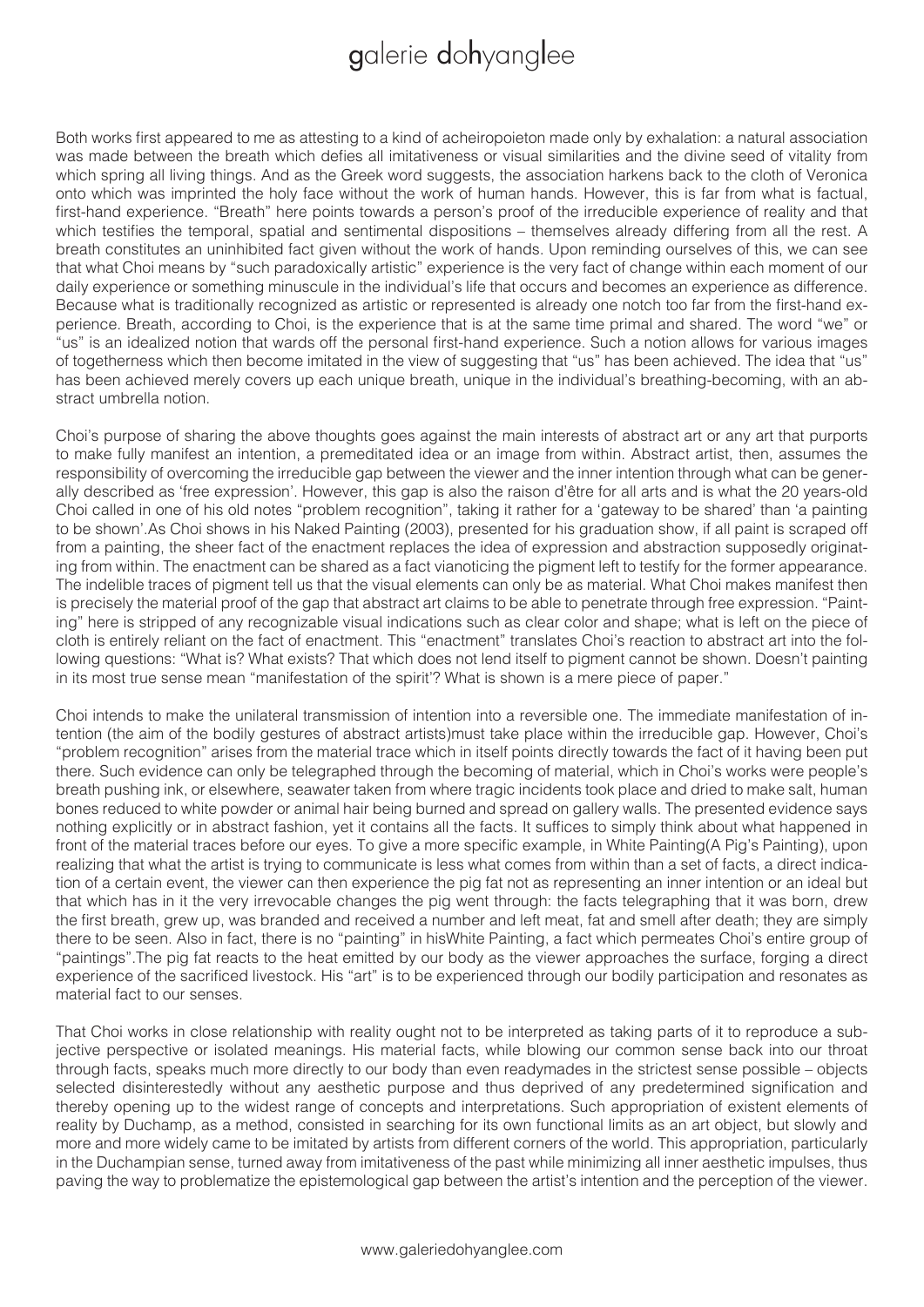This brings us to one of Duchamp's key concepts, "inframince", or the difference that ever so slightly touches on the point of phenomenal manifestation in the world of reality but eventually moves on incognito in the flow of time, a concept that Duchamp attempted to reflect upon in his works for his entire career as an artist and a chess player. Despite the material impossibility of making this difference into a work of art, it must provide us with a never-ending impetus to artistic experiments. My view is that Choi chooses to work not to introduce an arbitrary solution to this difference in determining in advance his own conceptual aim, but to regard it as something to be shared as material facts.

Appropriation and symbolization as technique, widely used today in all cultural domains, may lead us to think that the age-old demarcation of art and non-art has become blurred. But the fact that every object, including those of art, was from the very beginning imitable and susceptible for appropriation must, in turn, lead us to question if something rather than anything is or can be"art" within the reality in which we dwell. At the same time, art itself tends towards but cannot become our bodily experience, and the experiences arising in the most specific context were more often than not encapsulated in the concept of art. But Choi "makes artworks in hopes of seeing off art."

"[Seeking] truth in ambiguity" then requires doing away with imitation. As stressed above, it would be misleading to state that he takes parts of reality for appropriation. Rather, he tries to see something "artistic" in our reality which is already intrinsically ambivalent. In other words, he asks himself what the necessary conditions are in embracing through the body seemingly evident facts. If beautiful things can be found in reality, can those things be felt by my skin? Can these experiences be shared? Can a work of art be a pure experience?

The visible world is saturated with things to be perceived and imitated. And if anything could avoid reduction or imitation, it would be our bodily experience specific to a set of circumstances. In Rice Braille Greeting, Choi writes unheralded messages on cooked rice grains and sticks them onto a blind person's face and hands. With the visual perception taken out of the equation, the taken object is not only experienced through the body but it meets specific circumstances in which the person exists. Meanwhile, in a totally different context, his Yellow Wallconsists in staging wooden plates painted yellow, seemingly identical but irreducibly different from one another, where each individual plate's uniqueness is indiscernible because of theindistinguishability at the level of perception. The work therefore does not stage one single unit of artwork, nor does it symbolize an idealized notion like that of "us". Choi's bashful intervention simply shows that the visual perception alone cannot be made truly manifest to our existence or share it with others.

Yellow Wall does not show the same "color" but the traces of different experiences of material. "Yellow" is a predetermined notion, yet its manifestation always exists in multiplicity. Likewise, there is no such thing as a single "white painting" in Choi's work as a whole. White is already multiple experiences. The pig fat used in White Painting, the ashes from human bones fluttered by gallery visitors in Silbaram (Light Breeze Comes Again), the rectangular piece of cloth that was exposed to imperceptible, odorless hydrofluoric acid hidden in the atmosphere and exhibited as another White Painting (Hydrofluoric Acid Painting), the plane of cotton wool soaked in animal anesthetics in Anesthetizing Painting, are all works consisting of staging white materials that reveal the perpetually double-sided (sublime-forlorn) reality but of which our experience cannot be satisfactorily represented via white nor discernible via our visual senses. What these works offer is less the experience of particularization than that of the discrepancy that material facts create. The forlornness insinuated by the ground human bones, salt, anesthetics or hydrofluoric acid, can be represented by white just as sublimity can be by the same material agents. "White" here means nothing more than material presence. It should be further emphasized that Choi stands critical towards the idealized notion of white propounded by the proponents of what became known since the 1970s as Dansaekhwa, just as he does towards the notion of "us". Such notions that get absorbed into the tautological cycle as symbols and words, propelled by mimetic desires in the name of art didn't howeverfind any meaningful place in Choi's philosophy.

His critique of this tautological cycle instigated by appropriation and imitation of reality can be observed in his work as a whole and constitutes an attitude that predisposes him to offer his works as the first-hand experience which, to him, is no more, no less than the experience of the uncanny discrepancy. It is also an effort to reconcile this first-hand experience –which resists all notional articulation – and the being of the work of art. If the intention is projected through subjective methods and appropriation that essentially work to imitate parts of reality, the coveted contact between the experience and the being of work is lost between two isolated starting points: their bridging must be forced by means of abstraction.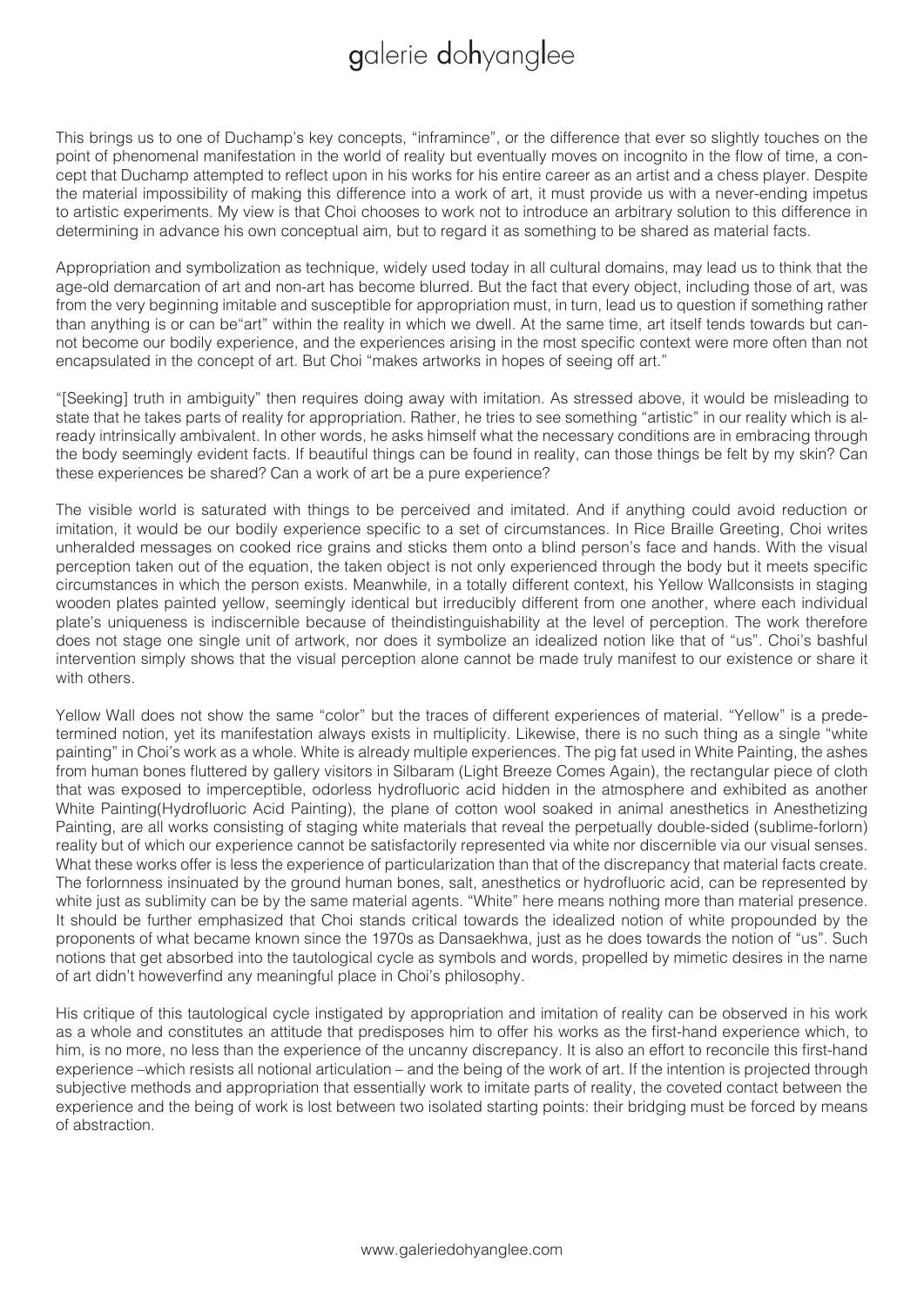There have always existed the differences between the aesthetic and the artistic dimension. For example, aesthetics – as an investigation into subjects such as beauty or philosophical notions relating to artworks and the nature of our understanding of them – cannot fully explain or communicate the events of the artistic dimension where sensation, experience and production become immediately manifest. Or, aesthetics as a branch of philosophy and art as unique first-hand experience have always maintained a gap through which a new kind of cognitive understanding can be used or discerned. This gap was at the center of exchange between many scholars, the 1990s being a particularly intense period of its flourish. What this flourish meant was that art exhibitions and the activity of criticism must not only take both dimensions into consideration but also find a way to reconcile them through curatorship, texts, and images. More importantly, the Duchampian realization of this gap led to a radical departure from the aesthetic dimension in announcing the Dadaist opposition towards aesthetic judgment, critique, and imitation. Such a move opened the door to a much more direct experience of reality via paradoxical use of objects or words that describe such reality and finding not objects to be appropriated but imperceptible or even outlandish signs of the discrepancy. The reality here 'is' this discrepancy.

Choi's work puts the viewer's perception into an even deeper abyss as he now does not only accentuate those signs of discrepancy but claims that they are always already being shared and must be shared as discrepancy and not as unity. His belief is that this realization can "make art disappear", where "art" includes anything that can be baptized with a notion of art, albeit through imitation and appropriation. This requires him to work in aneven more mucky fashion, but also ironically harnesses the appearance of "fine art". As it was already affirmed above, transferring my experience of partial reality into a work of art in its entirety is not only impossible but also vain when faced with the question of the cognitive approach towards the real. The real, in other words, cannot be communicated or shared as a single entity nor regarded as having one irreplaceable meaning, owing primarily to its ever-becoming nature and secondarily to the inevitable intervention of our faculty of judgment. The focus should therefore be on (what was called above) discrepancy or disjunction which is synonymous in Choi's work with our strongest experience of reality. Therefore, to him,sharing of this discrepancy as experience and presenting a work of art are one and the same activity. This sharing or perfect exchange between the artist and the viewer can be conceived if and only if this discrepancy is considered the only possible object of communication.

If any expression of intention or appropriation of objects cannot lead to this sharing or exchange, how can a work of art consisting of readymade elements tell us anything about this goal? As mentioned previously, Choi seeks answers following the plastic change of material and the occurrences this change gave rise to. The discrepancy qua experience is in fact the viewer's approach towards this material truth, an approach that can be likened to mathematical integration as opposed to approximation and derivative of the real. The concept of integral is another key to Choi's work as a whole. His Wastewater Painting (2015), Bloody Excrement (2014) and Salt Painting(2014) all bear the same subtitle "Integral Calculus Painting". Here, "integral" means "asymptotic approach" towards truth concealed by and simultaneously ingrained within reality. In the case of Salt Painting, the plastic change brought by the crystallization of salt extracted from seawater absorbed in a piece of white cloth at an actual site of tragic events or obtained from areas bordering the maritime boundaries with North Korea. Choi, who once worked at a saltern, simply dips and dries the cloth to try to arrive at an "integer" while acknowledging the ever-present gap with this integer. "Integral", then, always presupposes a discrepancy with the position of the viewer (or the artist as a viewer). What Choi wants to show is not the salt grains' characteristics and properties, or even less what they notionally and metaphorically mean, but the truth that they contain.

This asymptotic approach is an absolute necessity to arrive at various "integers" such as the life of the visually impaired, those suffering from Hansen's disease or all biodiversity. Integral is conditioned by countless repetitions to reveal discrepancies, as it is made evident in Answer Me (2011) in which Choi repeatedly asks willing participants for their name until their answering pattern is disrupted by their emotional change caused by the repeated exchange, in order to reveal the discrepancy between each participant's self and what the name means to their existence. Watching them break down in tears or show irritation ought to (if not must) have allowed Choi to put himself in the participants' shoes and ask himself repeatedly "What is? What exists?"

If Choi has any intention, it would be to set a direction in these asymptotic repetitions which are extended towards what Choi calls "the unknowable world of the thing itself" or "Hon-mono(本-物)"(as one of his works named in Japanese). He asks the viewers to do the same by guiding them to spend time in front of an extremely simple event. An anonymous is led to approach the burned animal hair smudged on walls, numerous wooden yellow plates by different people, entangled Japanese hop stems, a room filled with red light emitted through the artist's blood painted onto a light bulb, a floor on which ground human bones are sprinkled.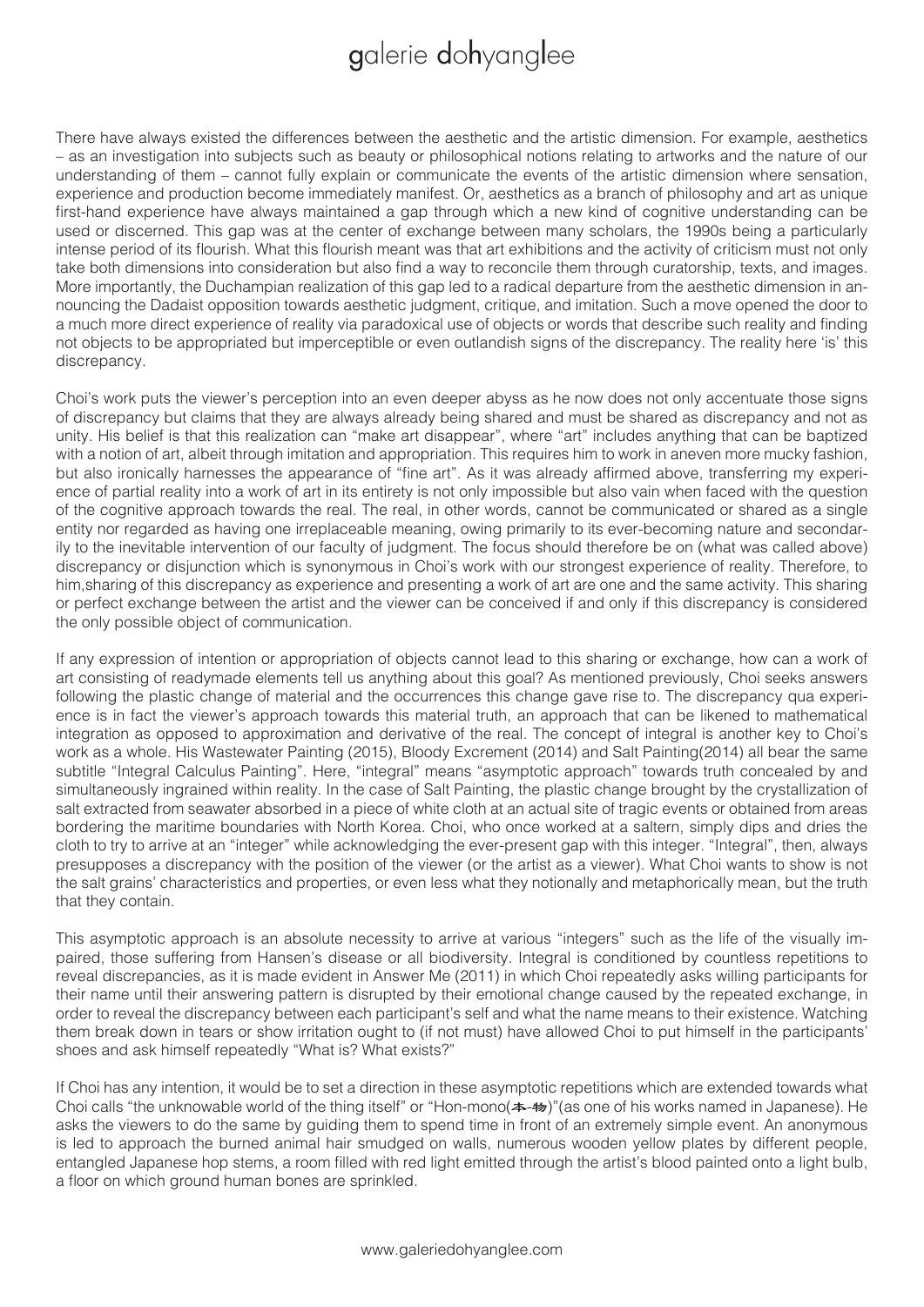The anonymous "completes" the work by simply "passing through" it. All that is needed is in fact the viewer's presence and time. Making his work "complete" then means the material truth of bone waste, salt grains and other materials are taken out of the exhibition space to be spread into the world, notwithstanding the secondary reflection of the viewer.

Jimin Son (Philosophy of Art)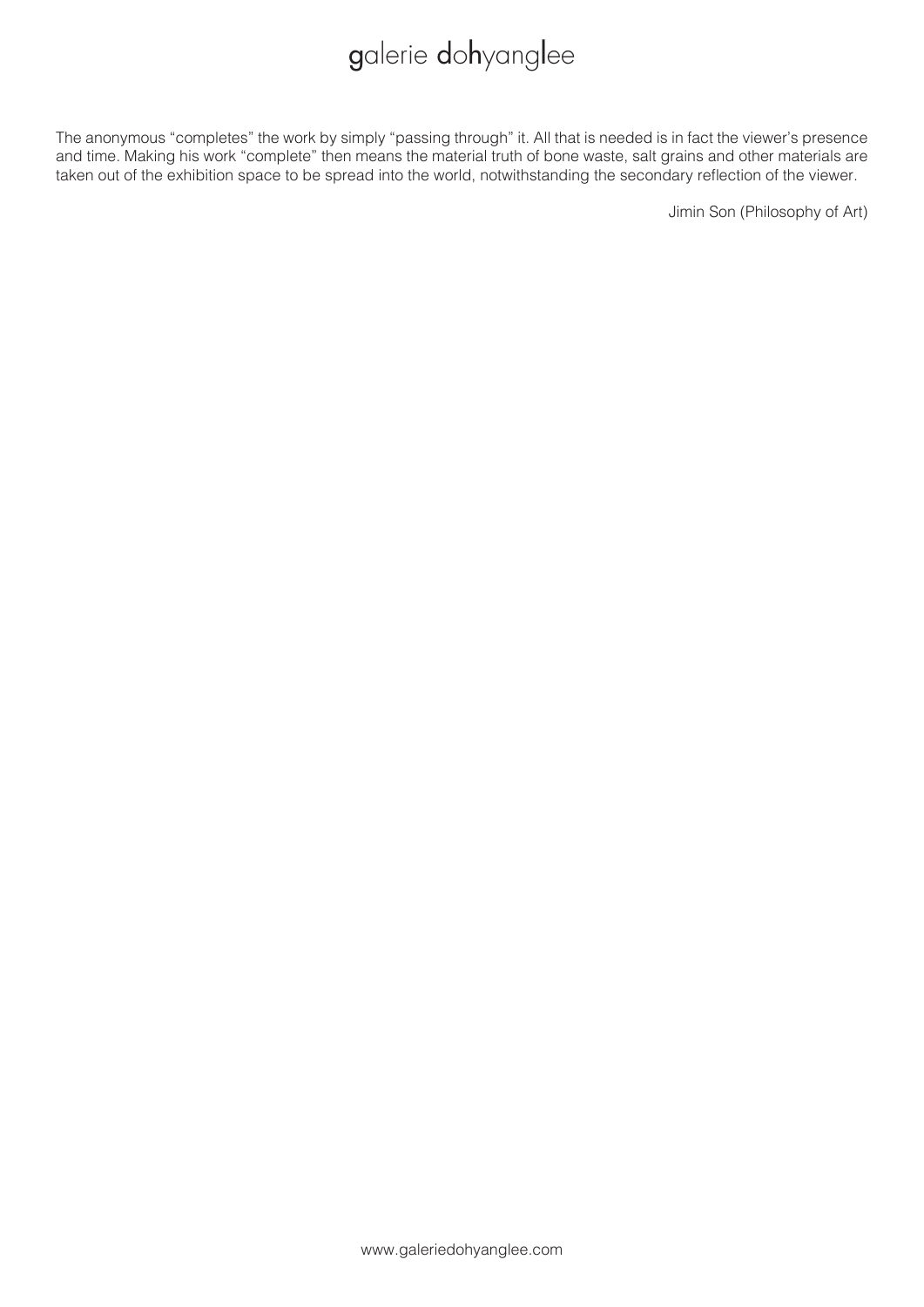#### AN ARTWORK'S VALUE 2019

As a contemporary artist, I got a desire to go beyond the illusion and decorativeness of the painting and searched for invisible values over its materialness. Therefore, I've experimented with invisible materials like breath, body heat, wind, smell or materials taken from social happenings in search of new artistic languages. I believe an artwork's value is no more in the artist's genius or his/her inviolable aura; it gets meaning in the context of the contemporary art and our society.

Sun Choi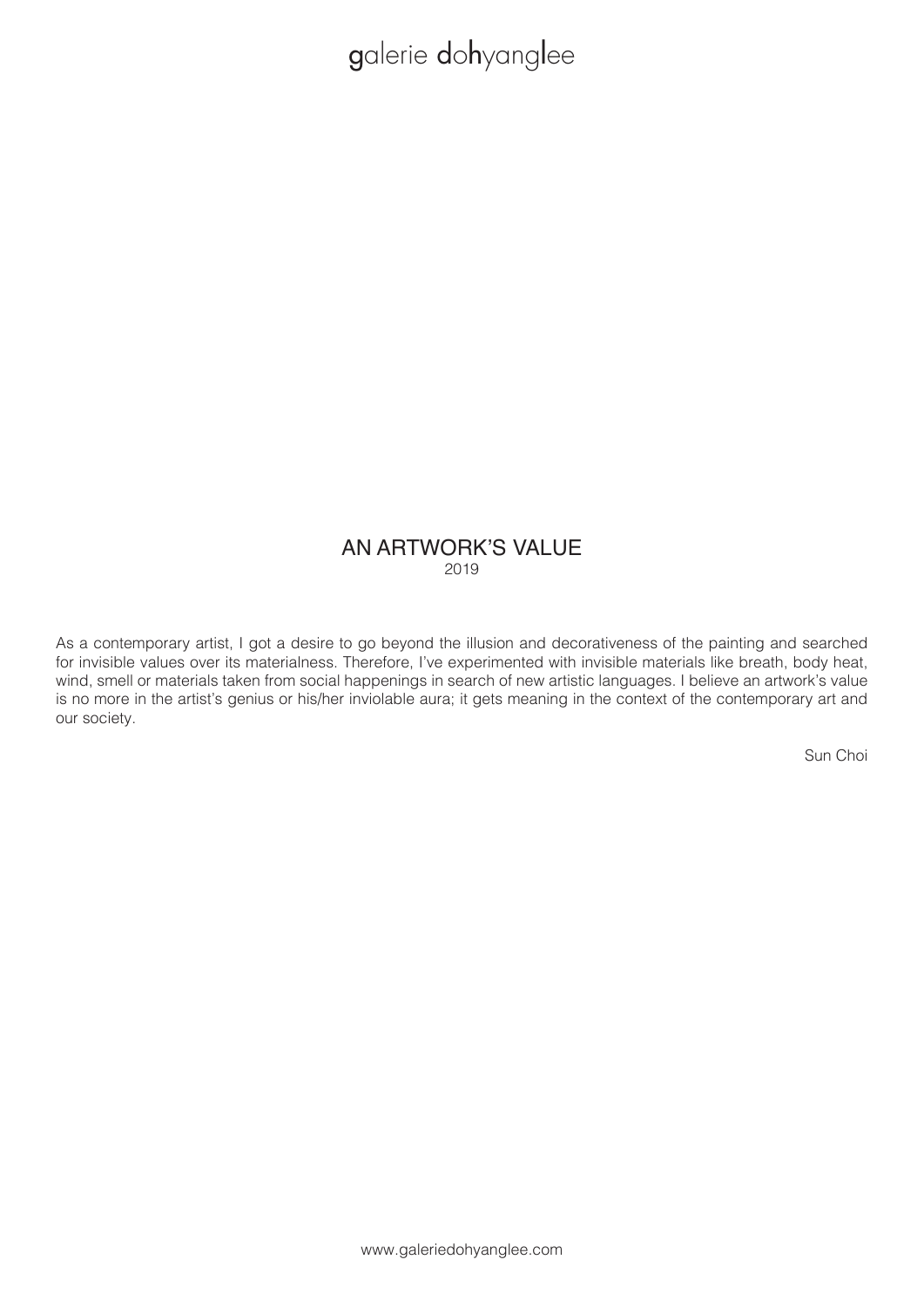### WASTEWATER PAINTING BY YOO EUNSOON

 $2018$ 

Sun Choi produces in nitely thin surfaces. In Bruised Saliva, Wastewater Painting (Integral Calculus Painting), and Bloody Excrement (Integral Calculus Painting), the artist only saves the patterns from objects he observed with care and transfers them to paintings. The discrepancy between the disgusting or sickening material and the beautiful patterns from it raises a question regarding the beauty of art to the audience. Furthermore, he covers the surface with a thin layer of paint for exterior use or cheap colors. He then lls in the planes of the abstract patterns without applying a particular set of skills. The paintings completed from such a process further remove the represented object from the original.

The purpose behind it is more clearly legible from works such as White Painting from Breast Milk, Salt Painting (Integral Calculus Painting), White Painting. The material is hard-earned to say the least; breast milk is collected from six months of begging, paying a visit to the scene of an accident and repeating a process of soaking the canvas in it and drying it to gain a slim layer of clinging salt, and hydro uoric acid acquired in the same way at the scene of an accident, etc. However, the surface of the completed work itself is simple. In the end, the weight of the original material and the thin and fragile surface of the canvas are dramatically set against each other.

The surface of the painting has been an illusion for ages and after some time, it became the greatest medium that embodied the purity of art. However, from Choi's perspective, it is nothing more than a thin layer of the surface. By contrasting the fragility of the surface with the material, the artist uncovers the weakness of the medium of painting. However, a thin layer does not necessarily indicate shallowness in meaning. The surface ironically demonstrates with more depth the other side of time. As time passes by, the material is decomposed, peeling o from the surface, or volatilized, doing away the fantasy of the eternity of aesthetics. Instead, the artist's time in the past spent in acquiring the material as well as the duration of the work's decomposition after completion (rather it would be more tting to refer to it as the point where the artist ceased to add any more touches to it) is accentuated. Eternity is gone and the two axes of temporality continue on from the artist's practice.

Choi attempts tirelessly to erase the substance of the work to do away with the fantasy of the eternity of artwork. Interrupted Voyage imposes a more direct requirement of moving to the audience. The sea water that came down from North Korea on the ocean current was drawn to go through distillation, and the salt from this process was scattered about in the gallery space. It has been more than 70 years of division until we nally started to discuss the agreement to end a war. Yet the future of free exchange between the two countries seems distant. Against such a backdrop, the artist tries to send some salt from the sea in the north to the corners of the south. The salt is feebly attached to the surfaces of the audience's heads, shoulders, bags, and shoes to be transferred to somewhere outside the gallery space. The artist calls his action "sending the salt on a journey." Such is a more active means of erasing the work than that of Salt Painting (Integral Calculus Painting) where the salt from the canvas was designed to be chipped o little by little. Choi's works merely exist for the moment before unceasingly disappearing.

On the other hand, Choi demands a deliberation on the conditions of the gallery space and artworks. Hard Edged overturns the prejudices on the artwork's stability. Most of the time, the audience appreciate the work with a contemplative attitude, keeping a certain di erence from the work. Such a distance is maintained to an appropriate extent for a better view of the work as well as to keep the works unharmed. The artist reversed this relation and generated a situation where it's not the audience that poses a threat to the work but the work jeopardizing the audience. Hard Edged, dazzling the audience with clear lights, embodies a smooth surface and contrastingly sharp edges as the title suggests. The edges leave no choice for the audience in the middle of appreciating the work and observing the surface but to inch and back away from the work.

Choi's question that departed from painting reaches an attempt to eliminate the artist himself. For Choi, artists are "dispensable" beings. As the artist mentioned in several interviews, we live in an era where all the things in the world are "more artistic" than art. Here, "artistic" indicates what it ought to, but it suggests a bit of a sarcasm as well. Do we truly need artists in living through such a time? Choi asks again how art could be di erentiated from what is not art when he himself erased his status as an artist. This is the reason why the artist calls himself"a painter without hands."The artist proceeds to the point where he does not depend on the hands of a human being.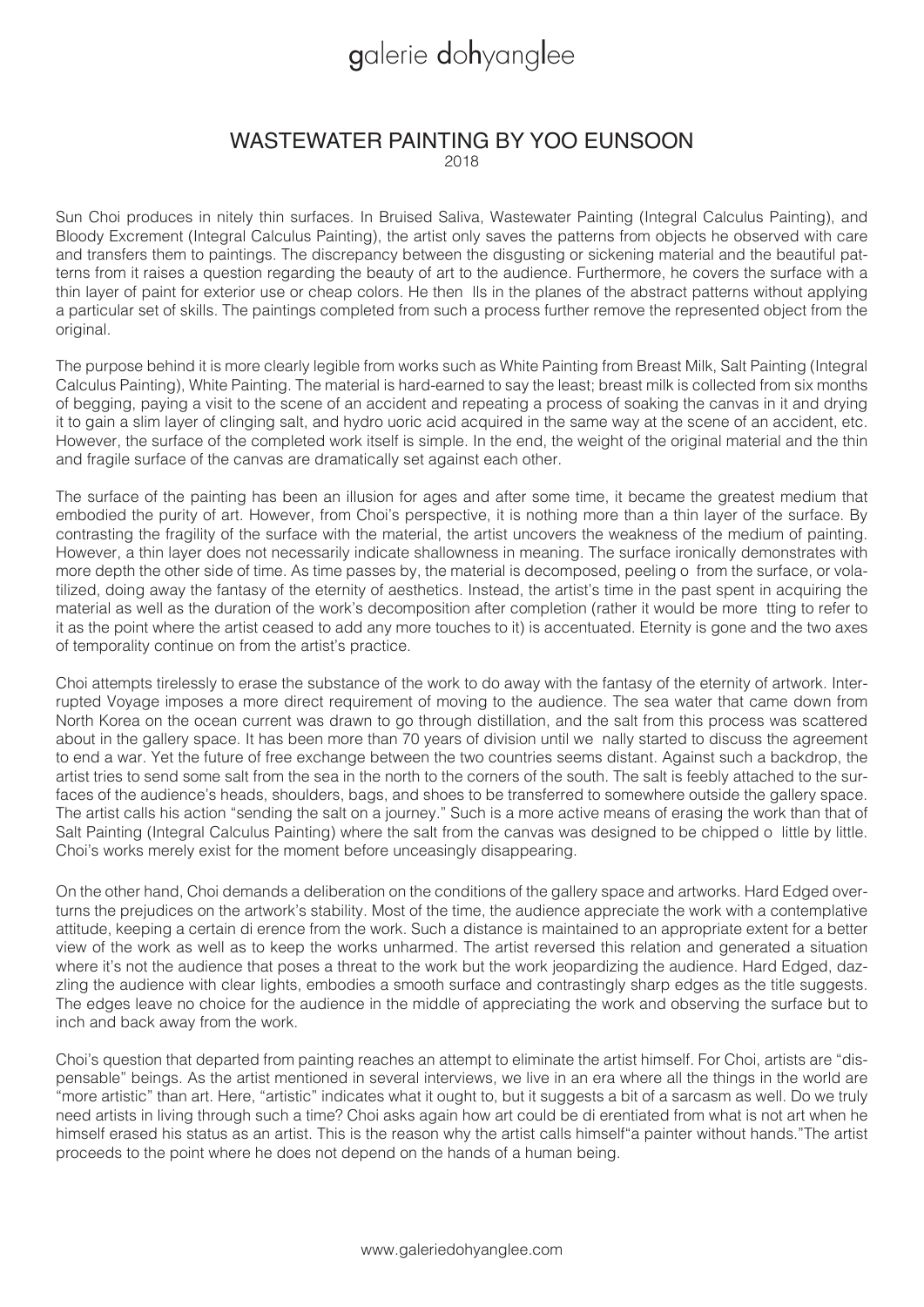In <Will>, Choi collected earthworms that emerged on the ground to survive after a shower of rain and failed to get back down before drying to death, and transformed their form on the canvas, making it a painting. <Mulberry of June> is completed through a course of throwing or dropping fruits collected from mulberry trees in the environs of the Blue House. Mulberries scattered around canvas gradually oxidizes, looking more like a blood stain. In such processes, the artist does nothing more than putting forth the minimum extent of the method that he determined.

Choi's paintings strive to be in nitely thin, the works to dissolve, and the artist himself to disappear. He asks himself about the role of an artist. What does an artist do? Does he do art? Does he create? Does he speak to the world? Choi makes all those e orts go in vain. He knocks down the authority of art, attempts to tear down the concept of creation and speak to the world. But such a speech hovers around like an echo. Choi shies away from stability and unity, constantly generating layers of various contradictions, negations, and extremity within the work. Beauty and ugliness, the noble and the humble, security and threat, life and death, what is painting and non-painting at the same time, something that is art and not simultaneously, an artist that is not an artist (at times not only the audience but the artist himself ceases to be an artist) etc. The artist barely and precariously oscillates the two extremes. He limps away, spitting on the art that he holds tight nevertheless, believing that art has a value of existence even in the contemporary era that is more artistic than art.

Yoo Eunsoon (Aesthetics)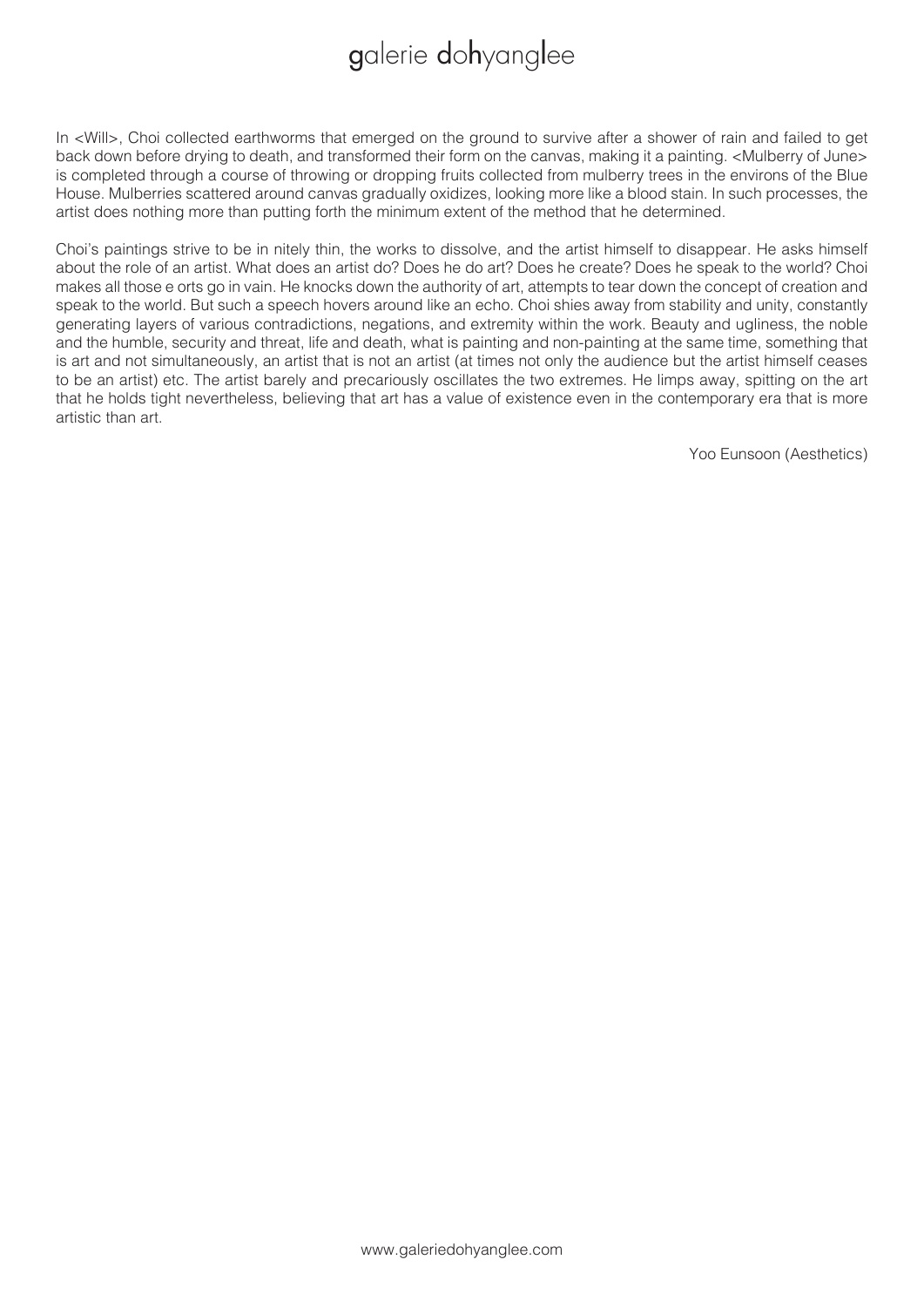#### SUN CHOI BY CODY CHOI 2016

I first met Sun Choi in a classroom of a university. At that time, a student with an unfamiliar, strong feeling came in my class about the 20th cultural topographic map, and he was so serious that he could devour all the contents of the class. That was why I was very interested in the student. And when I heard later that he was the artist called Sun Choi who gained huge popularity among the young artists, I began to have a closer relationship with him. In those days, many young aspiring artists attending the lectures at various universities for years arranged an office at Samseongyo and established the lectures to teach the would-be artists like the secret private lessons every weekend for 5 years. Finally, he visited in the place, and he had a time to discuss on the artwork with the young artists. On seeing his serious, modest attitude, I thought that I met a good artist after a long time. His single-minded seriousness, undiminished enthusiasm, and considerable study impressed me. Sometime when I first saw his work, once again, I realized that he was a really good artist. When the artist Sun Choi finds the irrationality of human beings as an individual living in a society, he personally studies and experiences it without hesitation. And through such learning and knowledge, he subtly leads it into an artwork. However, he doesn't decorate the artwork and make it into a dry theoretical bundle or visual basket. That is because what are ingrained in his work is not the traces of theory and knowledge, or aesthetic appreciation and design, but breath, blood, and practice. As such, his work appears to be alive.

In the United States in the 1960s, the early conceptual art began to show the anti-aesthetics current revolting against the commercial success of abstract expressionism and resisting the aesthetic point of view. In this respect, we could say that this is to be immersed not in art that only intended to show, but in the real meaning of art. This art movement was very popular among the young thinking artists in the '70s, and then, it was known in the world of scholarship through the journal 'October' (American art review magazine that established the criteria of postmodern art in the United States in the 1980s) led by Rosalind E. Krauss and Hel Foster. As a result, it was established as a new current of art in the late '70s. Finally, the movement opened a new horizon for postmodern art in the United States in the 1980s. However, at some point, as the artistic current was embraced by commercialism again, it won a worldwide reputation as a commercial mainstream in the field of art. But, by contrast, its early innocent appearance is changed so drastically that we can't find the early traces. In the 2000s, this trend spread to the young artists in the UK. And combined with the apocalyptic cultural phenomena, it still exists as a postmodern syndrome in the cyber era. In Korea in the late '90s, thanks to information in the art magazines transmitted or imported abruptly by the artists studied abroad, the last stage of postmodernism in the US was very popular among the artists in Korea, and in the early 2000s, as another artists studied abroad introduced their awkward, clumsy works mimicking the anti-aesthetic installation works made in the US in the 60-70s, they were also considered as the real, fresh artists. It might be another phenomenon similar to the shock faced when we first encountered the fashion magazines in the '60s printed coarsely while we read the fashion magazines in the '90s that was too sophisticated. However, if the position of the viewer is changed into the people in Western art scene, despite the fact that these attempts are fresh to us, they might think that the phenomena appeared in their 60-70s appeared again in Korea in the 2000s. If we see his work as a visual gesture only from this anti-aesthetic point of view, we could mistake it for tracing back and recycling the anti-aesthetic fustiness. In my experience, however, the artist Sun Choi is not such an artist. He doesn't mimic the semblance of the anti-aesthetics in Western society and he doesn't use the half-automatism as a diction through intentionally showing a clumsy installation, either. That is because in his work, all the ideas, actions, contemplation, and compositions are centered on his own life and his surrounding environment. Therefore, this work is his own story, and on the very point, we could say it is real. His approach, suddenly in a flesh, reminds us of Francis Alice's beautiful wandering, but unlike Francis Alice, the artist Sun Choi, relying on art, re-transforms the extreme point of irrationality into a beautiful anger. This is his artistic talent. And that is why we are moved by his work.

#### Cody Choi

He is not only an artist, but also a cultural theorist. He held many exhibitions in many countries, including US, Europe, and China. Since 2015, his retrospective exhibition ¡°Culture Cuts, Cody Choi¡± has been touring Europe, including the Kunsthalle Dusseldorf of Germany, Musée des beauxarts de Marseille (France), the exhibition hall at the University of Malaga (Spain), the National Chemnitz Museum of Germany. He was the exclusive artist belonging to the Kukje Gallery in the '90s. And he is now the exclusive artist belonging to the PKM Gallery, and he is also introduced as a leading artist at the Korean Pavilion of the 57th Venice Biennale. He wrote many books in foreign language, including Culture Cuts¡»(KÖnig Books, Germany 2015), Fairwell to the 20th Century (Deitch Projects, NewYork, USA 2000). He also wrote books for Korean readers, including The 20th Cultural Topographic Map, revised edition (culture grapher, 2010), Contemporary Cultural Topographic Map (culture grapher 2010).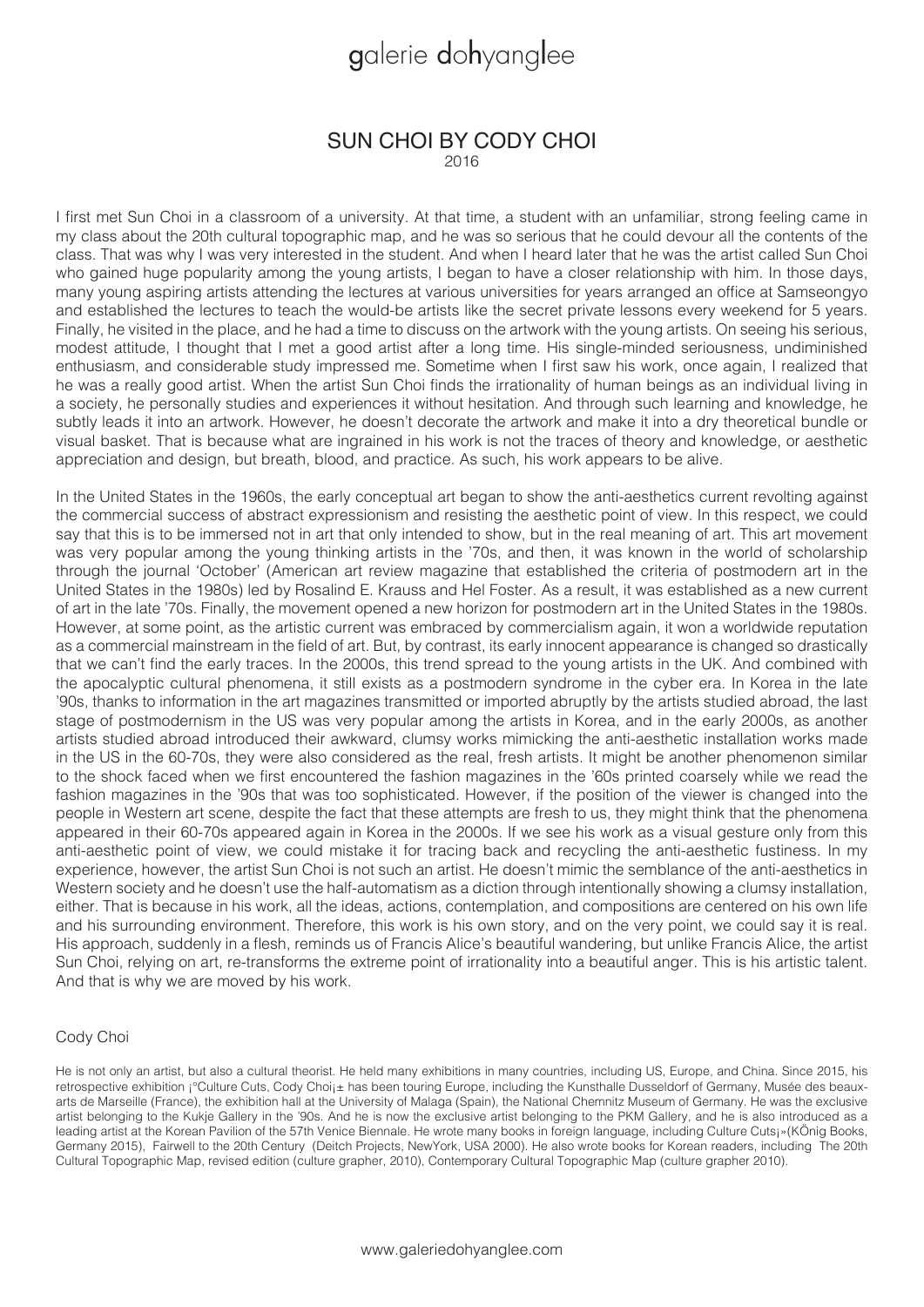### TRANSITION OF MOVEMENT BY NAYOUNG JUNG

2016, from the catalogue Transition of movement, p 13 - 17

Transition of Movement is an exhibition presenting works by Sangchul Choi and Sun Choi. These two artists have represented their critical views and independent interpretations of art by taking note of body movements and converting their artistic attitudes into painting works. "Movement" is often referred to as a purely bodily motion that is a less conscious activity than "behavior" and less socially meaningful than "action."The exhibition title Transition of Movement has a connotation that artists exclude their subjective will by minimizing their bodily movements and alter the system of artistic meaning by overthrowing the values invested in art. These artists rest on a series of mechanisms in order to reflect this intention. Sangchul Choi taps into the body and makes use of simple tools for his work while Sun Choi involves his own body and the engagement of others. The two artists have one thing in common: they are both artists with a basis in painting. We commonly consider a painter to be someone who is concerned with what materials he uses to represent his creative intention and how he represents it on canvas. The painter aims to accomplish his own distinctive idioms by honing his skills. A work of art that properly reflects an artist's will and skilled techniques can act as a yardstick for value judgement and is also inextricably bound up with his status. To Sangchul Choi and Sun Choi, however, their works are nothing but references to their work process or vehicles for conveying meaning. A repetition of the same movements brings about a pattern in their works but the result is nevertheless unpredictable. Both artists seem to be fineto any proposed modeling beauty. Intending to minimize the involvement of their will in their works, they uphold that it is enough to showcase their monastic self-introspections and anti-artistic attitudes. In their works, bodily movements are a means to practice their creative impulses. Even though they touch the canvas with their own hands, the images on them are not the products of their own will. After all, they intend to internalize art as life, rather than art for art's sake, in their own fashion and cast aside the authority of preexisting art and paintings, privileges granted to artists, and any artistic auras.

In short, Sangchul Choi's work can be defined as "a painted picture" or more accurately as "a picture half painted and half unpainted." If his work is seen merely as a modeling factor, we may not be able to discover how his artworks are different from other paintings. As mentioned briefly above, the work method Choi uses is more significant than the artwork and its artistic quality so his facture is especially worth noting. Choi just wants "to be painted" and has thrown away any greed he has to paint. He explores and experiments with a wide variety of methods to be painted as nonchalantly as possible. For instance, in his work that consists of rolling a stone covered in paint on a canvas, the stone is his tool, the act of rolling is his method, and the number of times he repeats this process is 1,000. He first chooses an appropriately-sized stone and the position and direction in which he rolls it is decided by tossing a piece of rubber packing. The artist repeats the movements in the same pattern after setting his work method in this way. While repeating movements such as the throwing of the rubber packing, applying paint to the stone, and tilting the canvas, traces of the stone become documented on the canvas as they are. What appears on canvas at this time is a chance accumulation of points, lines, and planes rendered by movements that work on the device of the stone. In other words, his scene is portrayed by a situation brought about by his work method. At this point I wonder why he works in such a unique manner.

Choi is skeptical about lending any value, meaning, or being to art. He has tried to restore the purity of art by removing his existence from his work process. A new methodology seemed necessary in order for the artist to not engage in deteriorated art in which the act of painting brings him a social and economic reward. He confessed that it took him almost 10 years to get rid of all the knowledge and techniques he had learned during his college years and break away from the bondage of established art. He used to begin his works whilst wishing that the order of nature will be set by itself" in his art while excluding any involvement of his artistic will as much as possible. He has continued to execute his monastic work of erasing and emptying himself through a transition from the act of painting to a repetition of meaningless movements. Color and other modeling elements began to be gradually removed from his paintings in 2004. His continuous work on the Mumool series seems to be an inevitable consequence of this. Following the late 1 970s when he abandoned the use of brushes and explored his own idioms, his primary work methods have been as follows:

- Tearing paint off paper by attaching tape
- Sectioning his scene into tiny squares and filling up each square with a myriad of brush lines
- Pulling and pushing paint with a tool afterpouring paint on the canvas
- Dipping a bamboo stick in paint and smashing it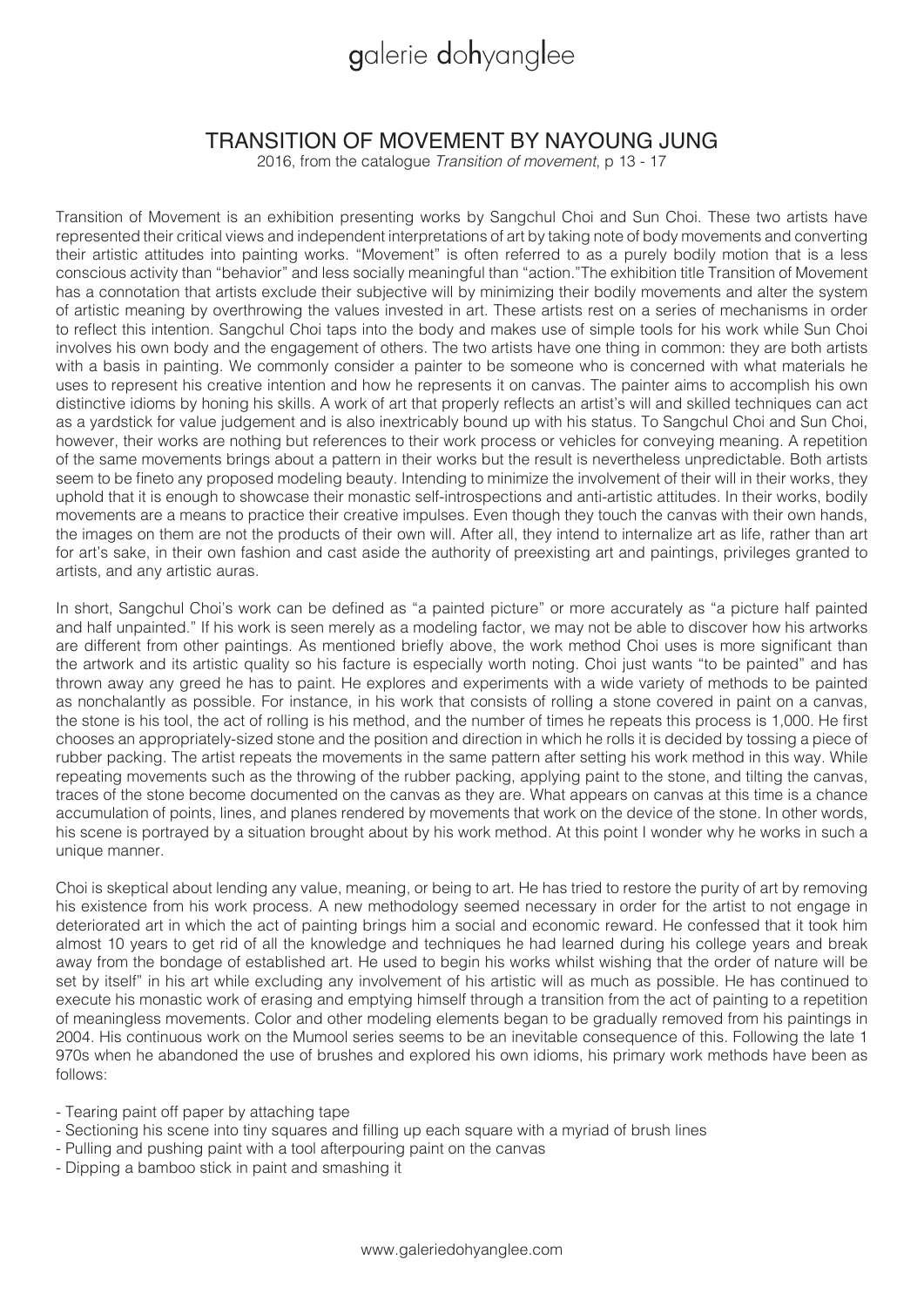- Drenching a canvas in paint and tossing strings at it

- Rolling a stone smeared with paint to the place where a piece of packing thrown at the canvas landed. Then tilting the canvas and rolling the stone until all the paint is removed

- Pouring paint onto a canvas and rolling a stone over it until the paint dries

- Dropping steel wire smeared with paint on the place where a piece of rubber packing thrown at the canvas landed

- Drilling into a wooden plank or cutting out a wooden stick with a knife

As such, Choi has constantly explored new factures and given variety to preexisting methods. Thus, appreciating his paintings is slightly different from other paintings. It is quite interesting to infer the work method of each of his pieces. His works are either traces of his movements or records of a repetition of his actions. Stopping in the middle without too much or too little and depending on the rules he has set for himself such as "1,000 times" and "the number of days he has lived" is also a sort of methodology that helps him to cast away his greed. The degree to which a work of art is aesthetically satisfied is not important. He always works with a notebook in which marks a' to count numbers are written. His art takes its roots in the Eastern thought that painting as an aspect of life is subordinate to life and a means to live life. His art is to "approach his true self" by "maintaining the state before he paints without painting." To do this, he empties his heart and removes himself in a way that corresponds to his attitude for life.

Unlike Sangchul Choi who has taken the path of a truth-seeker through self-introspection, Sun Choi dreams of becoming an artist who assumes an intermediating role in communication between art and society. Sun Choi is also negative towards the authority of preexisting art. He raises doubts over the value of art through his work of twisting the way that paintings have long clung to the arena of painting. His physical involvement in his work can be thought of as his reaction to the infinity of art as well as a reflection of his artistic interest in the matter of life and death we face in our finite life. He deems what his body senses in every moment of his daily routines as the source of his art. To the artist, his work is a vehicle to more minutely observe society and life. Therefore, to Sun Choi, art is not a production of the artist or an artwork itself but is something that puts value on the messages a work of art conveys, realizing and perceiving it. We can figure out what he feels and thinks of artists, artworks, and painting from his statements as follows:

" It is not fair for an artist to deem his or her work as a unique thing and generate its own aura. This only results in the artist acquiring a skill of combining paints on a canvas and the audience consuming the relation of this combination. I understand how this does not bring about any productive aspects."

" A work of art and its production depend on the individual artist. A really productive aspect is the fact that an artwork arouses empathy among those who have the consciousness to share it and causes them to open their eyes to new values. If a work of art has its value in such consciousness, it is not only for an artist but probably comes into being through his or her body."

" I still consider painting to be a new possibility. It is no longer a matter of new images and materials. That is why it can be obtained while answering a question concerning the definition of art, a prime issue in contemporary art."

Based on these ideas, Sun Choi has had very deep reservations about the nature of art. He applied single color to canvas with great care to produce his early painting series Naked Painting. This process is similar to that of monochrome painting. After that, however, he began to rake paint from the canvas using his hand or a tool until the ground was revealed. Moreover, he massed the raked paint into a lump and put it on a plate. How freaky! He then turned to damaging other artist's works. It was not a smooth process to gain a work from an artist because an artwork is like an alter ego. What did they feel when the artists who agreed on Choi's purpose witnessed their works defaced by Choi. Choi's work of raking paint and tearing away at hard work is both a rejection and a resistance against the value of established art. This was perhaps a gallant counter by a late bloomer who was disappointed by aspects of the times such as honing skills to be an artist, evaluating artworks for their economic value, and settling for a reputation. The artist ultimately revealed his intention that "This work is not merely doing painting but a trace of negative actions against overly heavy painting. This work may be though t of as worthless and futile from the established point of view toward painting but it aims to make viewers arrive at an awareness of such futility."

You Can Continue to Breathe at the Ending Point of My Breath, Butterflies, Mother Tongue Painting, and Bruised Saliva are a series of works involving others in the process of production. One made an image by blowing paint spread over paper and then others continued their movements of blowing to complete the work. Butterflies, in which migrant workers were involved, is also a project unveiling breaths: in this work participants shared visual experiences of "breathing." The artist only assumed the role of arranging a field for their engagement, raising a question concerning the role and value of an artist who removes themselves from the process. He shaped points, lines, and planes by chewing bubble gum in Mother Tongue Painting and he took saliva from street goers and transferred their shapes to canvas in Bruised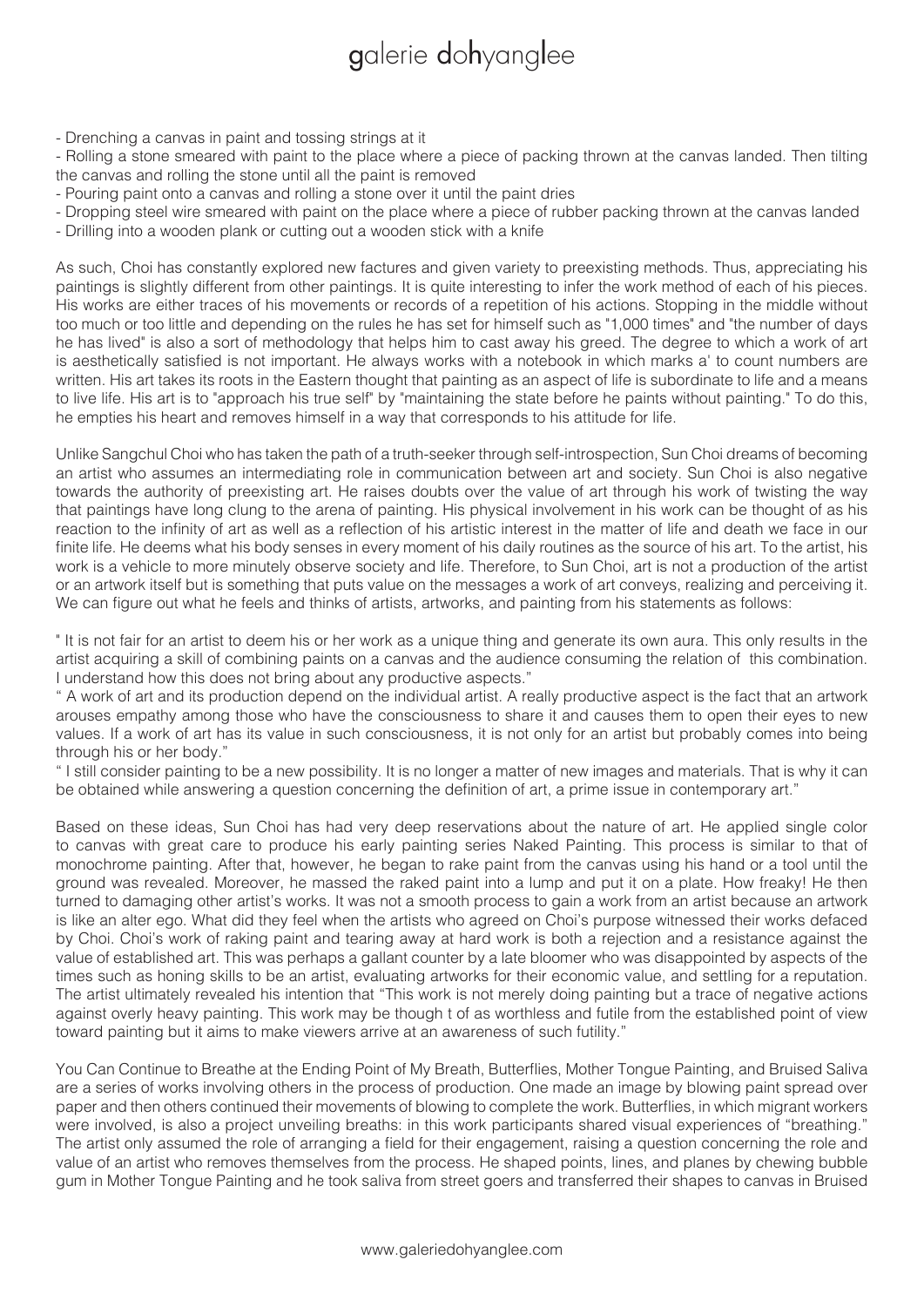Saliva. He questions the nature of producing and appreciating paintings by reconstructing unexpected shapes engendered by the insignificant movements of random individuals into painterly scenes. As such, Choi poses underlying questions such as who the artist is in contemporary society and what an artwork is through his work and tries to raise discourse on the social value of art, citing that "any artistic value lies not in one's desire to consume a flashy semblance but in productive efforts and attitudes to escape a widely accepted aesthetic consciousness."

As reviewed above, the two artists Sangchul Choi and Sun Choi have been pursuing art as life rather than art for art's sake, turning down art as an established value. Sangchul Choi has investigated artistic methodology whereas Sun Choi has constantly extended the territory of his art to others and social relations. Despite the difference in their methodology they share a critical attitude toward and a warning against dominant forces in the art world, putting more stress on the process of ever-changing work through the medium of the body. They seek to alleviate the meanings overly applied to artists and artworks by reducing their intervention in art and lowering the status of artworks. What their work ultimately pursues is an exploration of art, shedding art's aesthetic significance and value. They have pursued their own ways in spite of all others' negative assertions. Their modest yet consistent work arouses massive inner resonances. While viewing this exhibition, we may realize that our imagination combined with random movements can gather and raise a wind of change, just as many drops make a shower.

Nayoung Jung, curator of SOMA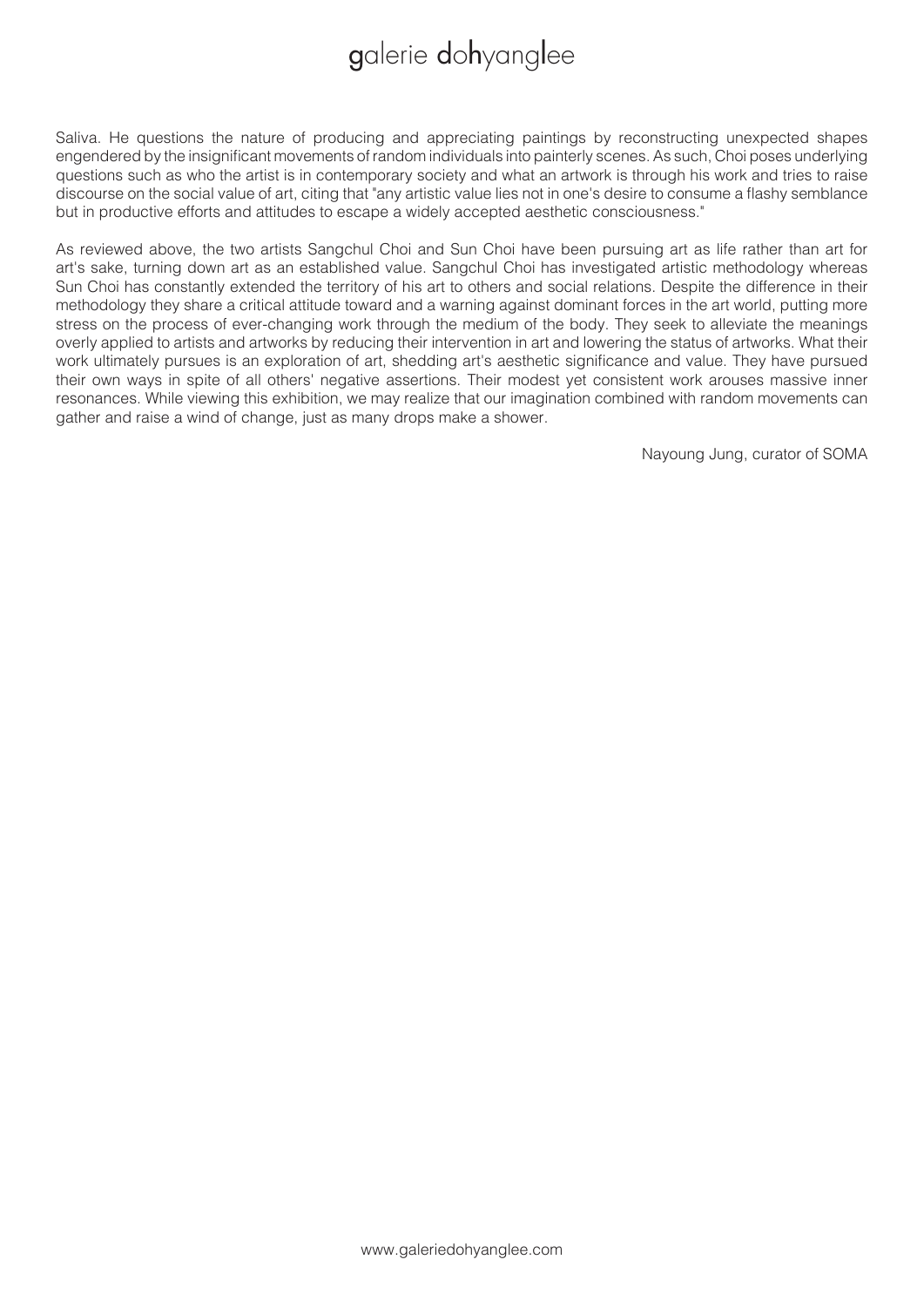### TAINTED PURITY BY LEE SEONYEONG

Sun Choi Exhibition (February 13rh - March 28th 2015, SongEun ArtSpace)

In Sun Choi's exhibition Meari, many of the materials and subject matter that appear on his canvases is considered dirty: excrement, blood, saliva, waste oil, wastewater, and ashes. The exhibition venue appears as a place for diverse "scatologic rites" in which one cannot distinguish perversion from creativity. From every aspect of the various impure materials he has selected for this exhibition, one can even surmise an inclination towards coprophili or coprophagie. In contemporary art, materials and subject matter with the characteristics of abject art tend to be arranged or excreted in a dirty or obscene way that befits the concept of the abject, but what is different in Choi's exhibition is that the space is clean and neat no less than that of abstract painting as seen in modernism. As perceived in the work entitled Naked Painting (2004) from his first individual exhibition, which was presented like a refined abstract painting with the paints on the canvas surface scraped off, modernist abstraction seems to be an underlying target for him to overcome. The tendency toward reductionism, which entails removing a variety of elements in one work of art leaving behind what is called the pure mind of an artist or the materialistic essence of painting, has ended up with the mass production of pallid crafts that would not have even stood alone but for the backing of the art world establishment consisting of certain schools and galleries.

To me, this type of art remains as the image of sophisticated wallpaper pasted to a wall where people are sitting in front of it in deep meditation. When a monotonous aesthetic, only indicative of an individual, does not remain content for self-identification but appears as an ideal and unjust power is additionally given to an illegitimate authority, a compulsion to break this arises. Although there have been some groups in art circles that have had the intention to break the rules of the dominant language of Korean modernist abstraction, we're used to them disappearing after becoming exhausted or eventually toeing the line so that they resemble one another after fiercely objecting to their opponents. Or often these groups would fall short of their will to power or realistic strategies. Sun Choi intends to overturn the existing rules of language from the inside by seizing an opportunity as a recipient of a grand prize. Although there remains a question about whether it would be productive to raise a question on aesthetics, which has already been thrown to the test of time (history), it is necessary to keep in mind that art progresses not in a vacuum but in the context of dialogue.

The title of the exhibition, Meari, meaning echo, may imply such dialogue. Although modernism remains in its own soliloquy, the new generation wants a dialogue. What is considered dirty in Choi's works hides its nature, attached to clean objects such as a panel of aluminum, a white canvas, a wall, or a camera lens. The idea that a lofty mind and the original brushstrokes of an artist should be revealed in their works is also tainted. Eccentric figures found in his works come from the enlarged images of bloody excrement or wastewater. Paintings or murals painted by the breath and hands of others taint the myth of creation that artworks should reveal the spirit and craftsmanship of an artist exactly as they are. The abject in the exhibition are dirty but sacred at the same time. They are truthful in that they uncover the nature of dirty objects that pretend to be clean; they are sacred in that they paint those who have been considered dirty, including them in their art.

Rather, it is art that has taken over the sacred, which has disappeared over the course of modernization. Even in contemporary art, espousing the myth of newness, the dialectic of sacredness and secularity is distinct. The history of contemporary art shows numerous examples in which artists, who became celebrities through the most secular themes, are glossed over with the sacred. There are even cases where artists who once represented sacred ideas are downgraded as sheer by-products of the period due to the collapse of an ideology. Amid this, modern art has succeeded in the lineage of minor rebellious artists such as Sade and Bataille. The sacred is revealed by violation, and taboos can be oppressive enough to be felt as sacred. In Choi's works, filth and cleanliness do not hold their individual places, but emanate violative impulses by constantly swapping places. By not belonging to either black or white, unstable changeability applied to both subjects and objects (decentered subjects or transitional objects), becomes impious by itself. As soon as visitors enter the gallery, they can see the work entitled Integral Calculus Painting, in which aluminum panels in urethane paint are deployed like a minimalist installation.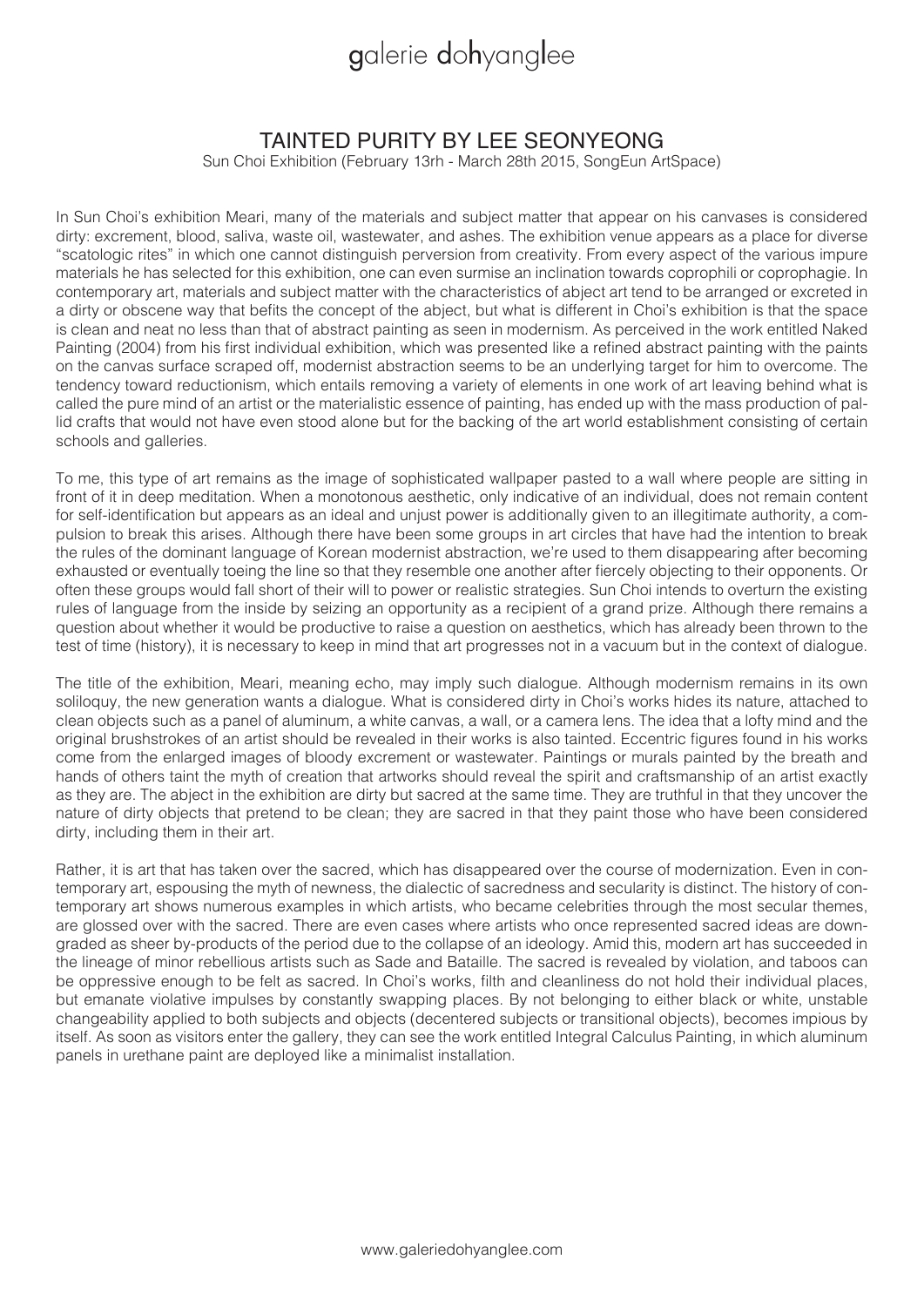The horizontally spread on the floor arrangement reminds the audience of death. It seems like an attempt minimalism, which once initiated the movement against modernism at the height of modernism, made at non-relational composition, or deconstruction, to refuse anthropomorphism that persistently tagged along contemporary art. What is represented in the wrapping of various sleek products including a car is literally bloody excrement as the title indicates. The many layers installed as a physical measure to prevent contamination from the outside, in fact, appear overshadowed by the strange patterns traversing the surface. But art cannot necessarily stand in opposition to something. A simple objection can be incapacitated or nullified by the targets of that act of objection. Although Choi's works are critical and satirical, these traits stem from his enthusiasm for art. Art is not about the common act of simply moving an object from here to there, but about a game of limitations that requiring squeezing until nothing but bloody excrement oozes forth: this is not an exception for the artist Sun Choi.

Paints, non-abject art materials, are also considered products excreted from the body. Choi's work implies that like primitive men and children, artists enjoy squandering these inappropriate by-products. Floating images on the evenly painted aluminum surface go beyond the scope of the external dregs of the body to already become part of the body, better at delivering even more intense pain. The paintings on the third floor, embodying breath, are light like butterflies symbolizing breath, but the works consisting of the breath of migrant workers and Hansen's disease patients are as desperate as bloody excrement. The tough lives of the minority are transformed into an image of a group of fluttering butterflies, which cross a path of breath depicted in special ink. The project You Can Continue to Breathe at the Ending Point of My Breath, submitted to the Yokohama Triennale as part of the audience engagement programs, presents a variety of unexpected images of the breaths of unspecified persons. This living act, where one breath endlessly connects to another, can indeed be art.

The "other," including the minorities drawn deep inside the work, crosses the boundaries of fixed subjects and art. This process can be as fascinating as it is dangerous. Heterogeneity as carried by the abject disturbs homogeneity, but at the same time, enriches it. Processes, where what is inside the body is excreted outside or vice versa, act as dynamics on the boundaries between purity and contamination, which is not unrelated to the boundaries between the sacred and the secular. Although breath itself is not inherently dangerous, in the age of contagious disease, the breath of others is not necessarily benign. That is why modern science focuses on developing technology for virtual contact. Virtual contact via various interfaces, including a screen, only leaves a humble body radical in the abstract sense beyond any splendid spectacle. The refreshing blue wave patterns that interact with the white wall in Wastewater Painting (Integral Calculus Painting), have been extracted from bubbles generated in wastewater gathered in the Nanji Sewage Treatment Center in Seoul. The mural was created by others according to the manual suggested by the artist.

This is neither an implicative object nor a product containing the concentrated individual talents of the artist. Moreover, the image, filling the entire wall to the end and stretching to the scope of the environment, gives an impression that visitors have fallen into the wastewater. The entire concept of inundation is related to the annihilation of a grand boundary. One aspect of the annihilation of a boundary is death. Isn't it obvious that the Sewol ferry disaster, which shocked the nation last year, demonstrated that all of Korean society remains in wastewater? Another mural on the fourth floor, Meari, was created by painting the entire wall of the exhibition room with the ashes of a dog, a cat, and a human. If you touch it, the ashes smear. As if from a scene of a disastrous fire, traces of ash spread across the wall are full of an image of death. Rather than describe the ashes as being spread on the wall, it would be more appropariate to say that it is the wall that's been tainted. In a negative sense, the excretions from the bodies of humans and animals are connected to the emotions that the dappled wall smeared with ashes is a tainted white cube. Although Spitting Saliva and Salt Painting, displayed above, appear as white monochrome paintings that could be considered crystals of purity, the material is dried spit and the crystallized surface has been preserved in brine.

Eccentric materials, substituting for expensive paints filling the canvases of expensive paintings, resemble substances spit or splattered across unlucky objects. The unsettling feeling in the room covered with ashes, causes the audience to remember that by-products of the body were used for shamanistic purposes to curse someone or drive away evil spirits. Black Painting, hanging on the white wall of the next room, also runs dirty oil when it is touched. The mere fact that this piece is not a fixed scene, but a moving one, gives the audience a sense of filth. This work, which brings to mind the black rectangles that are now considered sacred masterpieces that spurred modern art, seems to get covered with contaminants spit out in order to a preserve the white wall. According to another criteria, the concentrated black dregs in the rectangle, which serves as a frame for the work, can be said to be more innocuous and beautiful than the white wall itself. Flower depicts a process in which the artist's red blood has been applied to the lens of a video camera as it turns to black over the course of oxidization, through a change of "solid colors" in a "minimalistic" style. This work hangs on the line between life and death.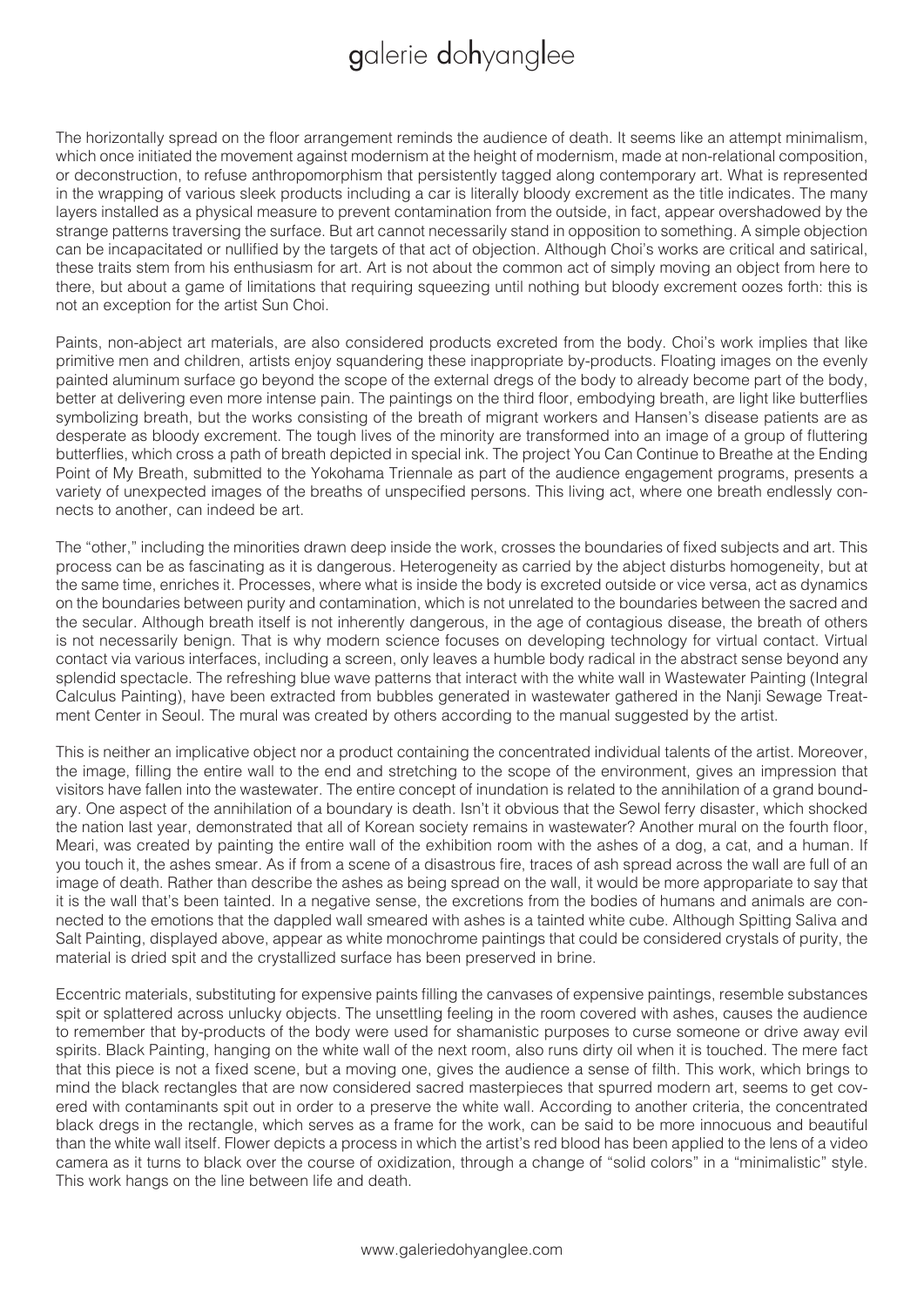The body fluid is what presents the drama in which red light fills the screen, reminiscent of the sun, and changes to pitch black as it decomposes. The footage in the last room of the exhibition hall, displaying a scene where the leaves of a book are pressed with a stone and turned over by a storm, seems to deride metaphysical and material possessionworshipping subject matter such as spirit, substance, and nature that are frequently adopted in modernist abstraction. A stone may represent an ideological aesthetic boasting of individual masses. On the other hand, it may be so light that it needs to be held down by an object such as a stone. The power of nature, represented by the storm, could turn the once-protagonists into dust scattered about the vast universe. Choi has excluded paint as if he were the conceptual artist who once said that, "paint cans are where paints should stay." His "paintings" may not be a mere economic response to expensive materials, the paints. Although he has long contemplated the absurd practices of art circles, he is not obsessed with ideology.

Theorizing art is as pointless as being buried under trivial craftsmanship. Rather than a logic game to activate the brain for a short moment, it is important to discover the appropriate opportunity to engage in a game about the boundaries in the languages of art. As for this boundary, the body is its base. It should be noted that most of the alternative materials Choi chooses, rather than paint, are associated with the body. Using materials fine art has considered inappropriate, he disturbs the purified body, that is, art or artistic subjects. By his impious violation, "fine" art, which has drawn a boundary circling itself according to the aesthetic ideology of modernism, is tainted. Studies in anthropology generally show that purity is generally proven not by purity but by contamination or violation, as in the cases of the myth of a scapegoat and religion; this point is emphasized even as a principle of new aesthetics in contemporary discourse, such as psychoanalysis, which calls for a return of the oppressed. Various abject art materials and subject matter including excrement and blood used in Choi's works are associated with the boundary of the impaired body.

This could be an abnormal aspect leading to death. But what is indeed abnormal is the blockage of two-way communication between the inside and the outside. The blockage is more likely exist when art is isolated from society—what's worse than isolation is when art circles belong to society only in a way that existing power structures remain intact. In Choi's works, the boundary of the body, as a fundamental rule to differentiate the inside from the outside, is crossed or disrupted. A festival is a sphere where this boundary is crossed, reaching the essence of art. In these festivals appear anti-heroes, pretending to be kings or clergy, and they subvert the existing order. The abject are subversive materials, partnering with the anti-heroes; in them, perversion and play cannot be distinguished. At the same time, the abject are the flip side of novelty and experimentation. The sacredness caused by violating taboos is different from that of righteous sacredness. This is not a matter of merely sublimating filth. Choi's works approach viewers as remnants of a frenzied festival that breaks the fragile boundaries of modernist abstraction.

Lee Seonyeong (Art critic)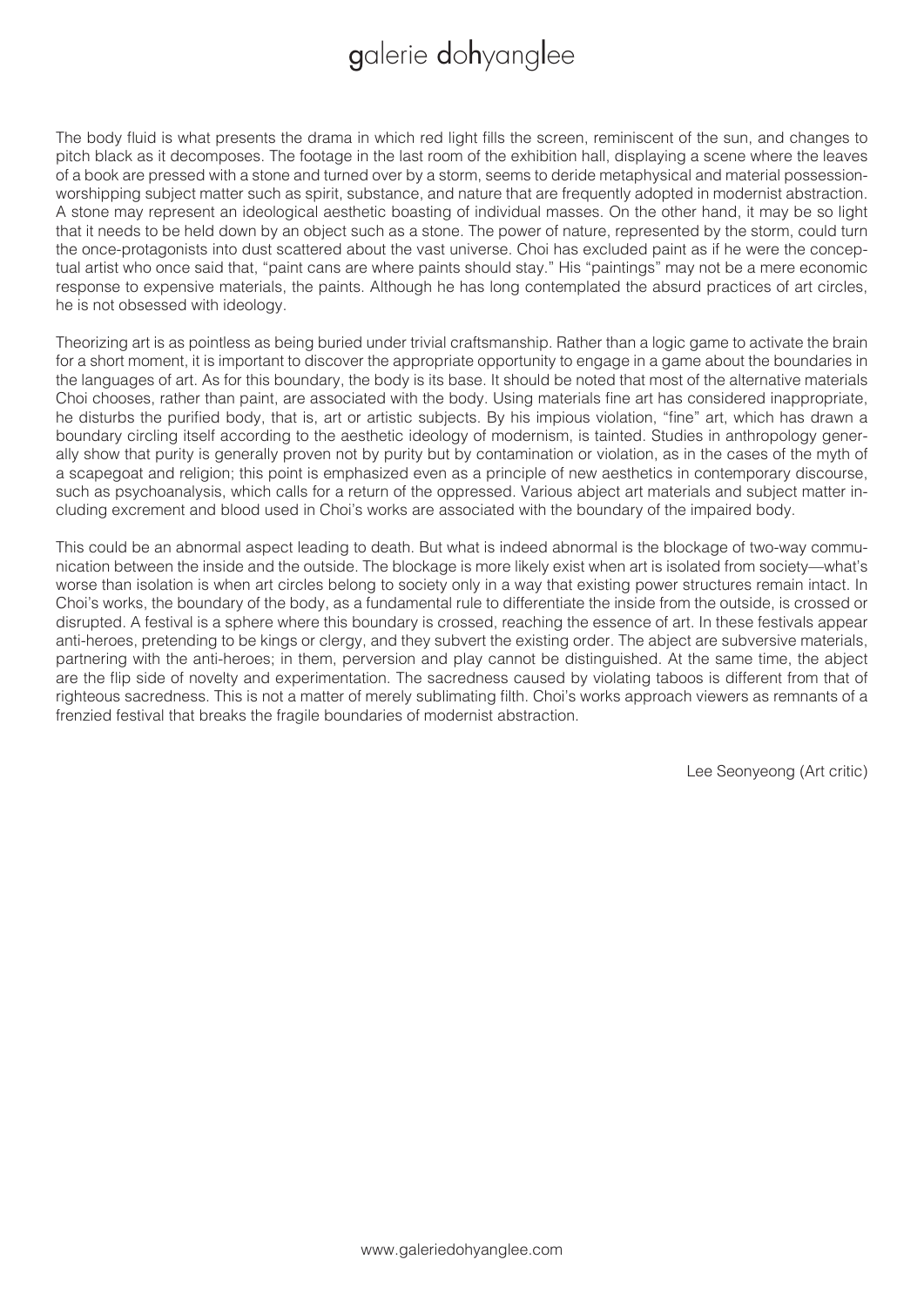# COUNTERATTACK OF MEANINGLESSNESS BY JUNG HYUN

 $2014$ 

The relation between works of art and their interpretation results in the irrepressible meaning of art. The value of visual art reveals itself in the outer world of written language, which coincidentally converges as an expression of discourse. In this process, contradiction is implicit but the symbiotic relationship between the work and the interpretation of the work plays a decisive role in the transformation of art into a transcendental object. Although frontline experimentation, like that of Marcel Duchamp purported to destroy meaning, and much of modern art that has appeared since has engaged in a heated competition to overcome the limitations of those existing spheres, has in fact only led to the repetition of similar processes of production and meaning rather than a dismantling of that meaning. Jacques Derrida once criticized the social sentiment that takes the existence of language, which has been developed by humans, as a "natural fact" to be unconditionally accepted since the attitude that sees the fruit of civilization as natural law can create an incontestable value of the absolute. Therefore, the essence of dissolution is to destroy the ideas that are deemed "natural" and the systems of genealogy that have become "historical."

In his artworks, Sun Choi questions the essential meaning of art and his creative process consists of erasing the aura of art adorned with solid ideas. Visual sentiment, which is seen throughout his works, is read as abstract expressionism or minimalism. In his creative process, form vanishes and color and the abstract touch of a brushstroke emphasizes such an impression. His works are, however, completed by the process of concrete reference and performance despite such expressive aspects. The concrete reference here can be interpreted as a mechanism that satirizes the absolute value of modernist aesthetics and the purity referred to as recovery of painting through materials. In Naked Painting (2003), one of his early works, Choi inverts modernist aesthetics by scraping the paint off a canvas to return the object into the materials themselves. As a result, what we see is a completely scraped canvas where only the lumpy remnants of color remain; it recalls those modernist paintings that deny perspective in pursuit of optical illusion. This so-called naked painting dually references the history of modern art. Choi refers to the satire of "nakedness," a condition where paintings are erased, and satirizes the supposed purity of an abstract expressionist painting. His work seems to be a sarcastic commentary about how meaning has been seized through the written words of art theory and criticism, which have become offensive to fine art itself. Is it possible for us to appreciate art as it is? Is it possible to observe an object objectively without seeing it through our accumulated knowledge and experience?

Dada's experimentation and resistance to authority, which the inartistic materials attempted by the Fluxus movement has shown us, is well known. But the monumental meaning of this experimentation has been reproduced and transplanted into cultures all over the world through modernization. The good name of globalization depends on how Western theory is localized. In other words, the so-called "meaning of modern art" can be said to exist only as globalization is defined from a Western point of view. Recent trends, such as social and political art, are presented as a decontextualization criticizing the hegemony of Western-centered ideology. Sun Choi's works follow a similar trend but there is no historical baggage or syntactic point of view in them. He specifies his works by using components of installation and performance art but it would be remiss to label him as an installation or performance artist. To me, Sun Choi is literally a "painter," and painting is always where his agony begins and that agony displays itself in the form of what we know as "painting." After making Naked Painting and White Painting from Milk (2005), Choi had the momentum to stay away from paintings that recreated pictorial epics or meaning. Choi completed White Painting from Milk over six months by spraying the breast milk of random nursing mothers on the canvas. The "breast milk painting" gradually turns into a rotten fetid object. The so-called "white painting" becomes an object of filth. It is a dramatic process for breast milk, which might be one of the loftiest secretions, to oxidize into a nightmare decomposition. It may be a joke about the innocent ideals of painting and the kind of modern painting that pursues a lofty state. But what is loftiness? Loftiness may be no more than a state that transcends time and space, a vacuum, and a constellation that forever shines. The questions Sun Choi raises about painting seem to resist against the "violence of meaning" that goes beyond the visual thing we call painting.

Since White Painting from Milk, a series of works, such as The Silbaram: a Light Breeze Comes Again (2011), White Room (2013), Spitting Saliva (2014), and Salt Painting (Integral Calculus Painting), serve a role in questioning the social and cultural dynamics between loftiness and disgust by using various objects. The Silbaram is a project in which there are ashes on the floor of the exhibition room and visitors unknowingly walk on the ashes of the dead. The project reminds us of unseen death and ignites our imaginations about what is a normal life outside of written history and, furthermore, towards the abandonment of life and death.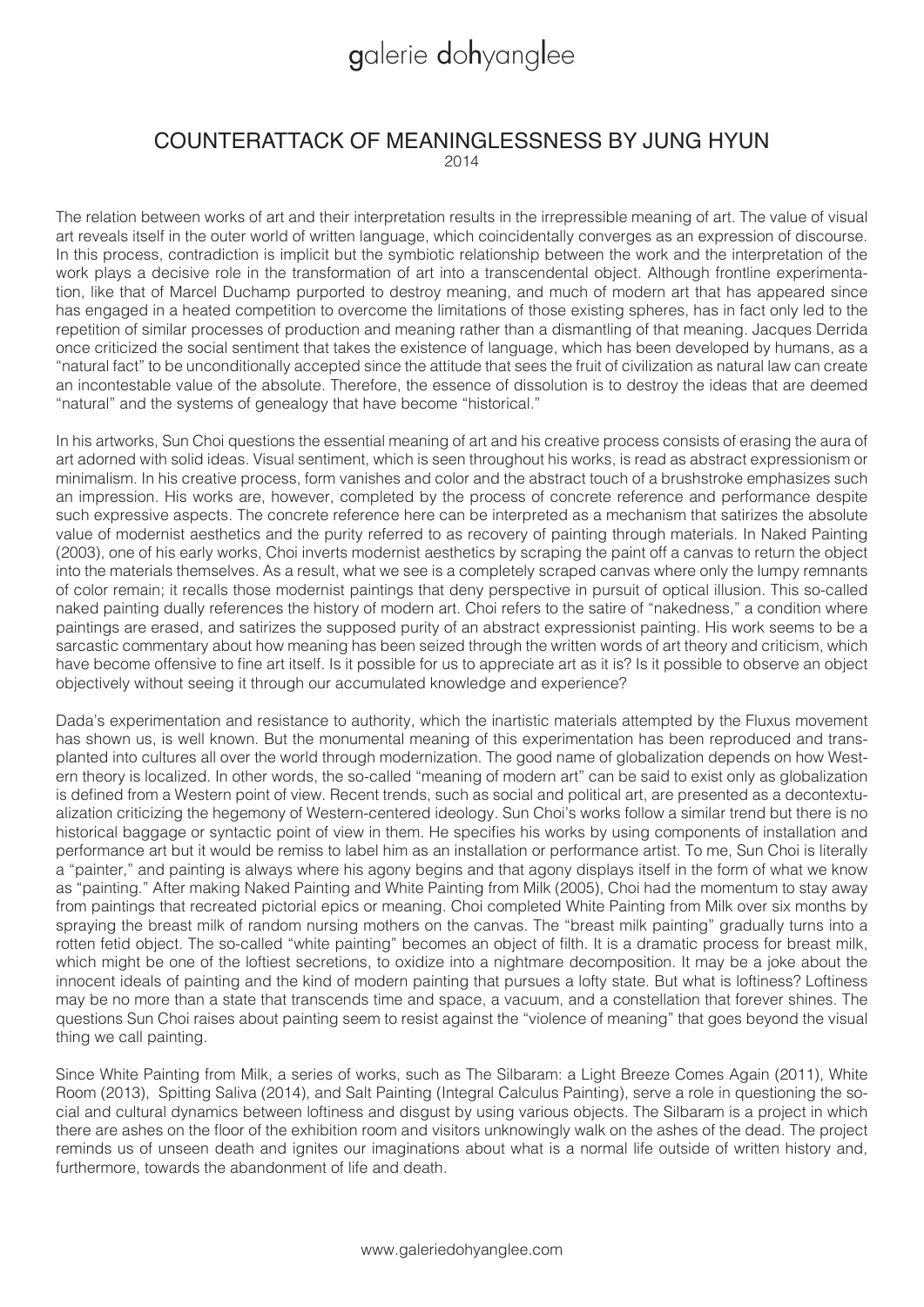In White Room, there is salt from the seawater at Yokohama spread out on the exhibition floor. Despite the fear of a nuclear accident, if you are rid of the blatant reminder of the disaster created by the media, then the face of fear becomes rather abstract. The act of wandering around the floor with salt fantastically spread over it is no different from the process of experiencing fear. Salt, as the crystallization of civilization and human desire, becomes an ambivalent substance. In Sun Choi's works, the environment and ecology are emphasized more than a political agenda. However, the environment that dominates our life is also the product of our political desire. You Can Continue to Breathe at the Ending Point of My Breath (2011) seems like an Informel painting but it is the outcome of a collaborative project. A number of people participated in this work: one person makes a form by blowing out ink on the paper and then the next person continues to breathe on it. For Choi, the participatory nature of a project like this is based on the need to share life and question what it means to be alive rather than engage in ideas about community or public art.

In his recent works, Sun Choi takes an opposing approach to the works mentioned above; Wastewater Painting (2014) and Bloody Excrement (2014) are representative examples. In Wastewater Painting, Choi uses patterns of wastewater as a decorative motive, recreating the patterns in a typical Informel style. By bringing an object into a pure form of painting, he transforms filthiness to loftiness. In this project, he seems to be focusing more on changing typical "ways of recognition" rather than pursuing any lofty and ritualistic meaning as in his piece, Abjection. The gap between what we see and what is seen reminds us of the story of the Buddhist monk who drank water from a skull. How on earth do we recognize what we see and feel? Who created meaning in art and artwork and why does meaning continue to be an issue despite all the attempts to dissolve it? It does not seem that Sun Choi wants to be a truth-seeker. Rather, he is asking about what the role of the artist is and how the artist can communicate with society—how the artist can harness the source of art from the core of our daily lives.

Jung Hyun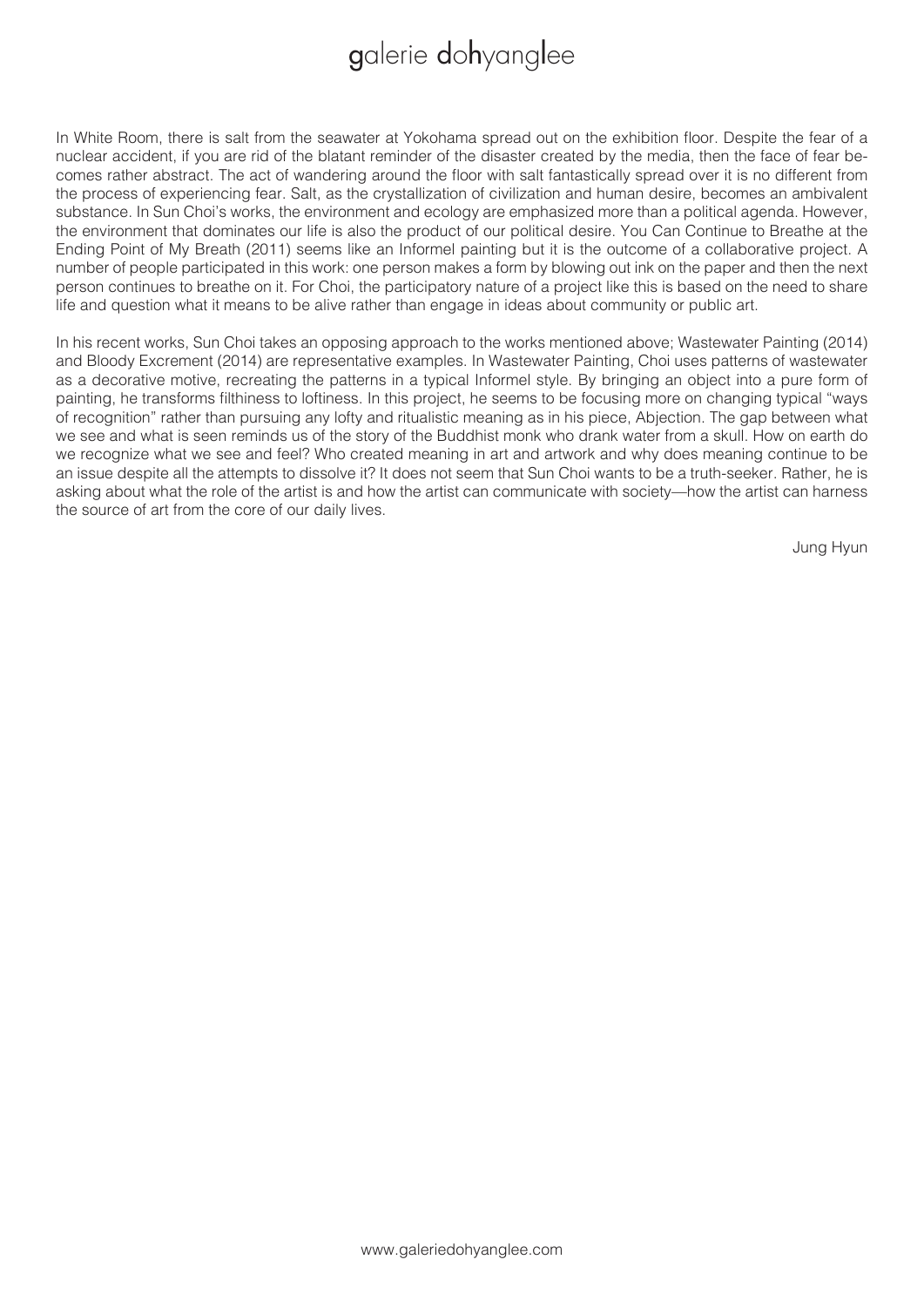#### EAST ASIA'S DINING TABLE 2004

Countries in East Asia that I've recently witnessed seem very insecure because of major and minor conflicts among them. These East Asian countries share a common culinary culture of using animal bones, especially in making soup. From such a common culinary culture, I can imagine they might have had a sense of cultural kinship in the past. Taking notice of similarities and differences, I've gathered bones from restaurants in East Asia, such as Korea, Japan, Taiwan, and China, and made a symbolic dining table. What will a dining table of East Asia that we'll face ten years from now look like? These countries could possibly devour each other and taste the leftover bones.

Sun Choi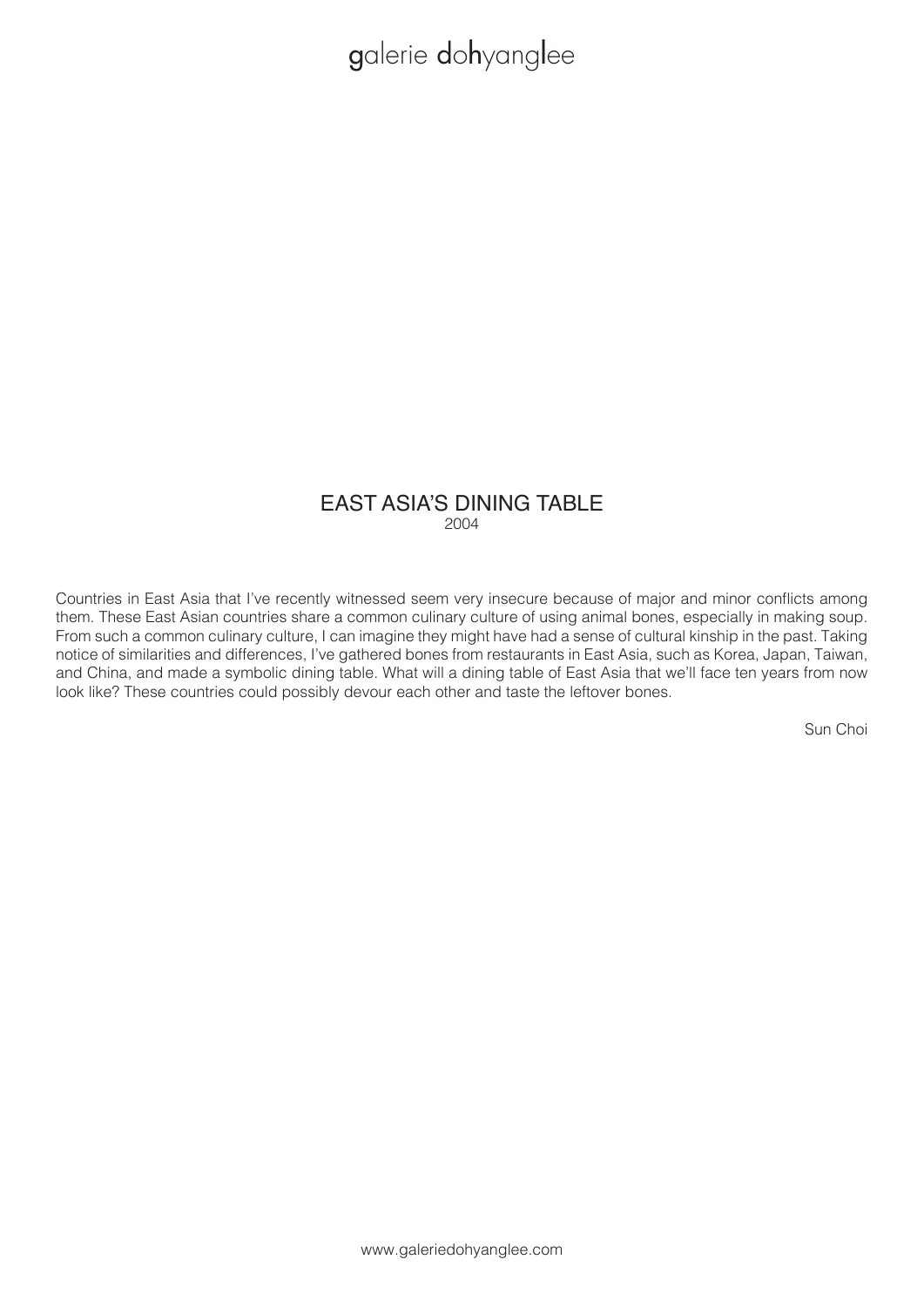#### INSTEAD OF PAINTS: INTROSPECTION BEFORE NOVELTY 2004

Although Clement Greenberg's theory of flatness was one theory among many on the pursuit of abstraction through style, some Korean art critics in the past exaggerated that "white painting" was "Korean modernist painting" and propagandized it, based on the flatness. This phenomenon was nothing but "white wrapping paper," missing the fundamental question: Why do we have to follow abstract painting at all?

Facing the current status quo where distorted views and the power structure of art circles taint the values of contemporary art, I had to start my projects from serious contemplation on past trends in the history of Korean modern art. Since I cannot empathize with the historical context of formalist modernism in Western art, I refuse to passively accept it. Based on my introspection on Korean modern art, led by submissive and deceptive Korean modernism, which is even more incomprehensible than Western modernism, I seek an alternative art to both art histories.

Sun Choi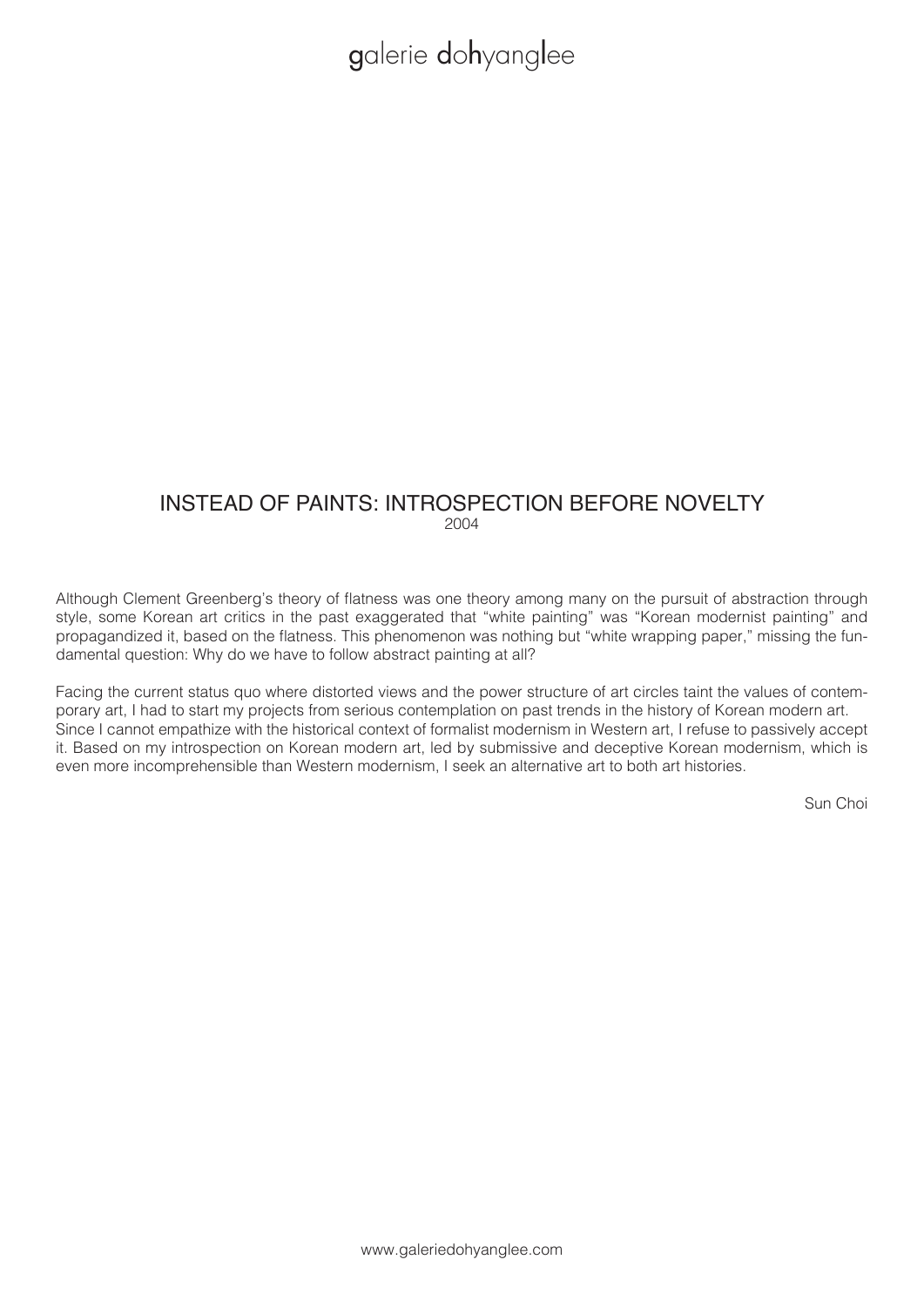### LETTER TO JUNGYEONG BY SUN CHOI

May 28, 2003

Dear Jun-gyeong,

I can't thank you enough since you were willing to offer one of your paintings to which you must have dedicated your time, effort, and heart. First of all, I would like to thank you for listening to my thoughts. As you know, I am just a humble student without any noticeable achievements. Further, I am not perfect in conveying my thoughts in complete phrases. However, you listened to me and even encouraged me to take a chance, and so here I extend my sincere gratitude to you. I decided that the least I can do out of courtesy is to explain how I came up with the scraping idea, and this is why I am writing to you.

First I hate the thought of visiting a gallery just to realize that a painting is ultimately a combination of colored paint regardless of method, consuming various illusions created by the combination. I believe that what makes a painting different from a photo is the spirit within, not the fact that it is a piece of artwork. I have had doubts over what on earth a painting created by a combination of color on a canvas can make it be sold at such a high price, and why audiences should pay a considerable fare to appreciate it. And I have come to conclude that fetishism of painting is the reason. No matter how many times I have inspected paintings I can't get rid of the thought that they're just combinations of colored paint. As such, if you say that something has been materialized through a painting, it is likely to be pointed out as too much of an impressionist critique. It might work like this: people say that something feels good or is interesting when it's what they ultimately find familiar or have learned somewhere before even if they're not aware of it.

As you are well aware, since Duchamp, art has been about more than creating exclusive art works. Instead, what counts has been the discussions raised regarding the relevant works. I don't think it is right for an artist to regard his or her work as the one and only work, creating his or her own aura. This will only result in obtaining the skill to combine paints on a canvas, thereby allowing audiences to continue to consume the relationship created by that combination of paints. Further, this will not create a productive development in any respect. It is true that the creation of an artwork starts from an individual artist. However, only when a work created by an individual becomes the subject of empathy, thereby allowing people to open their eyes to something new, can productivity be created, rendering the work to be a true piece of art. I believe that the value of a work of art is not placed within the thickly layered chunks of colored paint.

I noticed that I started to work on paintings based on values modeled after a Western education, and this is what has motivated me to engage in the scraping. Mulling over perspective, shading, and other methods of expression derived from the West has raised serious questions about the implications Western methods have had on me. This, in turn, makes me question myself about the essence of a painting.

Saying that the reason we have to acquire an in-depth knowledge of Western art is not to imitate their works but to overcome them and produce better ones, you added: "Starting from Western-style drawing, one should realize what their style of drawing truly is, and further one's own style of drawing. Ultimately, I desire to interact with people having different values through different art works." I couldn't agree with you more. I know that one cannot seek both practice and art theory just to master them. In fact, one does not need to. Such belief is from the self-recognition that a new piece of work precedes any relevant theory. I should have realized what I was doing before starting my project.

As you also know, the work that we mainly encounter on the 8th floor of Unit F have been assessed based on the theories coming from the West, particularly those introduced by the American Clement Greenberg in the 1940s. However, I couldn't disagree more with the argument that the essence of painting lies in its flat surface. Asserting that the flat surface is the essence of a painting means that changes in definition and conception of the state of flatness subsequently change the essence. However, if the essence changes, how could it be called essence?